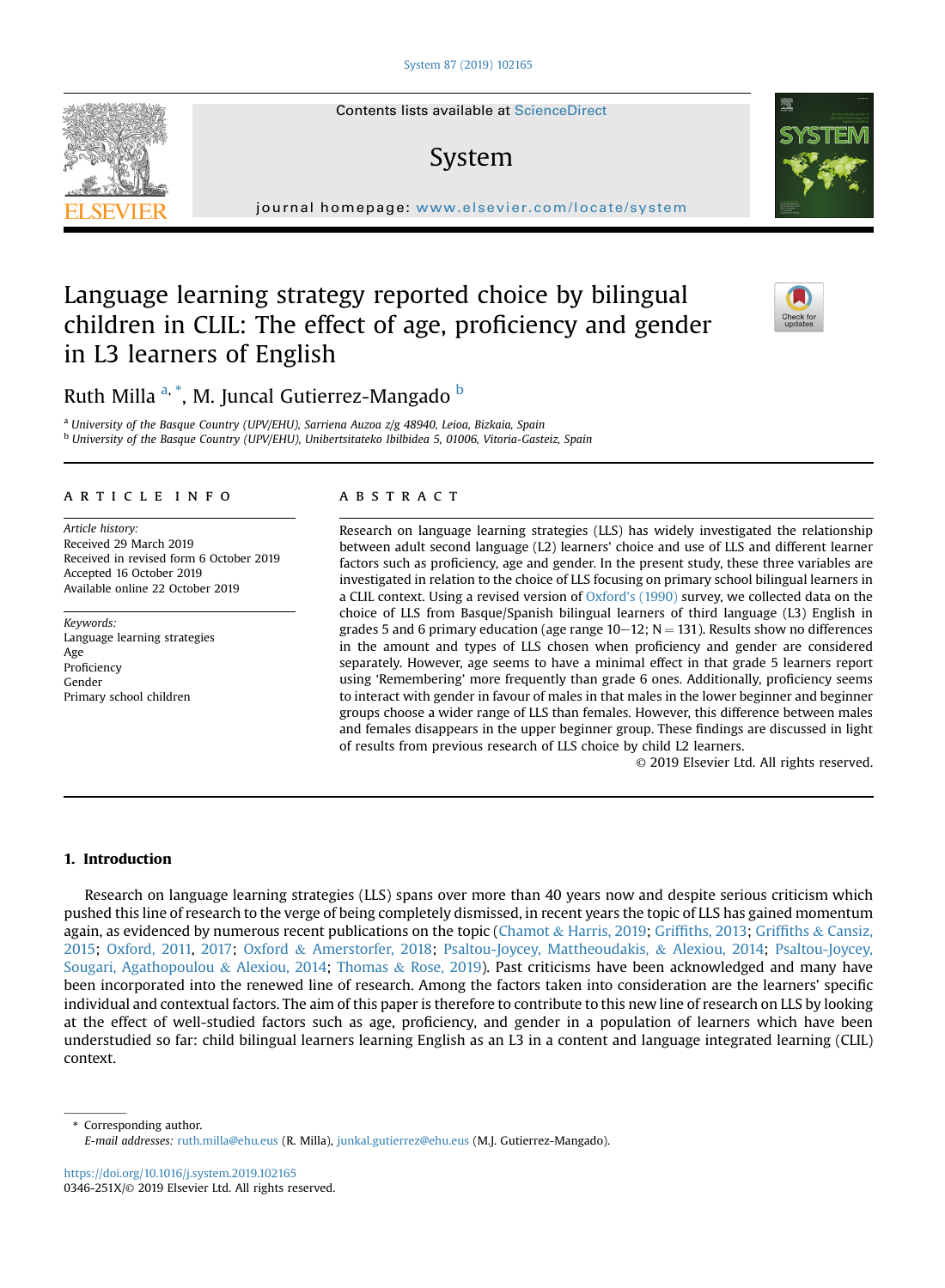The paper is organized as follows: First, a theoretical background on LLS is provided, with definitions, classifications and examples of LLS. Second, recent literature on LLS is reviewed, particularly those studies with bilingual children participants and with a focus on the influence of age, proficiency, and gender, highlighting the dearth of research on these factors in studies with primary school children. Third, we describe the methodology followed in our study, the research questions, the instruments and sample employed as well as the data analysis performed. Then, results are reported and discussed in terms of previous literature before the conclusion.

#### 2. Theoretical background

Language learning strategies (LLS) have been the focus of study for more than 30 years as good language learners have been reported to use a variety of LLS frequently and successfully in their language acquisition process (for a review, see [Oxford,](#page-12-0) [2017](#page-12-0)). Despite the fruitful investigation of LLS, the journey has not been smooth and results are far from converging or unanimous. Firstly, LLS do not exist in a vacuum. Researchers have always acknowledged that the concept of LLS is complex and dynamic and closely associated with individual cognitive and affective factors such as motivation, learners' beliefs, learning styles and previous language learning experience, age, proficiency, and gender as well as with contextual factors such as socioeconomic, cultural and geographical factors, and learning environment (whether the context is second language (SL) or foreign language (FL) learning). Coming up with a definition that encompasses all aspects involved in LLS is not easy as evidenced by the numerous and sometimes contradicting definitions that can be found in the literature. Recently, [Oxford](#page-12-0) [\(2017\)](#page-12-0) has proposed an encompassing definition which tries to take into account their complexity, dynamic, and flexible nature as well as contextual factors involving the learners such as different learning styles and elements such as selfregulation, agency, and autonomy. [Oxford \(2017:](#page-12-0) 48) "proposes that L2 LLS are complex, dynamic thoughts and actions, selected and used by learners with some degree of consciousness in specific contexts in order to regulate multiple aspects of themselves (such as cognitive, emotional, and social) for the purpose of (a) accomplishing language tasks; (b) improving language performance or use; and/or (c) enhancing long-term proficiency. Strategies are mentally guided but may also have physical and therefore observable manifestations. Learners often use strategies flexibly and creatively; combine them in various ways, such as strategy clusters or strategy chains; and orchestrate them to meet learning needs. Strategies are. Learners in their contexts decide which strategies to use. Appropriateness of strategies depends on multiple personal and contextual factors".

This definition stresses the idea of LLS as choices that L2 learners make in order to overcome difficulties they might encounter or to help them in their progress towards the mastery of the new language. As [Oxford \(2011,](#page-12-0) [2017\)](#page-12-0) stresses, selfregulated learning strategies are pivotal for language acquisition and as such they should be further assessed, taught and researched. LLS are still thought to make language learning easier and more efficient by making learners conscious of their strategy use. For this reason, they are still being actively researched as reflected in the number of papers on LLS that have been published in recent years [\(Ardasheva](#page-11-0) & [Tretter, 2013](#page-11-0); [Grif](#page-11-0)fiths & [Oxford, 2014](#page-11-0); [Oxford, 2017](#page-12-0); [Oxford](#page-12-0) & [Amerstorfer, 2018;](#page-12-0) [Petrogiannis](#page-12-0) & [Gavriilidou, 2015;](#page-12-0) [Psaltou-Joycey et al., 2014;](#page-12-0) [Psaltou-Joycey, Mattheoudakis](#page-12-0) & [Alexiou, 2014;](#page-12-0) [Saks](#page-12-0) & [Leijen,](#page-12-0) [2016](#page-12-0); [Thomas](#page-12-0) & [Rose, 2019;](#page-12-0) [Zhang, 2003;](#page-12-0) [Zhang; Thomas](#page-12-0) & [Qin, 2019](#page-12-0)). A renewed interest in LLS has resulted in studies which include  $Oxford's (2011)$  Strategic Self-Regulation  $(S<sup>2</sup>R)$  model and use mixed-methods approaches which include variables such as context and individual differences in order to obtain a more fined-grained picture of LLS as well as exploring the implications of teaching LLS in the classroom.

In this paper we will employ an adaptation of Oxford's well-known classification of LLS, namely, the Strategy Inventory for Language Learning (SILL). As we will describe below, we will use an adapted version of the SILL where items have been added to adjust the questionnaire to the particular needs of the study. The SILL is still a widely used tool to collect quantitative data on LLS which has been used in more than 17 different languages [\(Castillo](#page-11-0) & [Cordova, 2014;](#page-11-0) [Gunning](#page-11-0) & [Turner, 2018](#page-11-0); [Lan](#page-12-0) & [Oxford, 2003;](#page-12-0) [Liu, 2013;](#page-12-0) [Magno, 2010;](#page-12-0) [Mitits](#page-12-0) & [Gavrilidou, 2016](#page-12-0); [Nosratinia, Saveiy,](#page-12-0) & [Zaker, 2014;](#page-12-0) [Papadopoulou,](#page-12-0) [Kantaridou, Platsidou,](#page-12-0) & [Graviilidou, 2018;](#page-12-0) [Petrogiannis](#page-12-0) & [Gavriilidou, 2015](#page-12-0); [Psaltou-Joycey et al., 2014](#page-12-0); [Psaltou-Joycey](#page-12-0) & [Gavriilidou, 2018;](#page-12-0) [Saks](#page-12-0) & [Leijen, 2016](#page-12-0); [Solak](#page-12-0) & [Cakir, 2015,](#page-12-0) among others). The SILL's reliability index in the different languages in which it has been administered has been reported to be high (Cronbach's alpha between .91 and .95 ([Mitits](#page-12-0) & [Gavrilidou, 2016](#page-12-0): 299). In the SILL, strategies are classified into six categories, which are described below: memory, cognitive, compensating, metacognitive, affective, and social. [Table 1](#page-2-0) displays the categories in which these strategies are further classified in [Oxford's \(1990\)](#page-12-0) SILL and descriptions of each strategy are shown in the right-hand-side column.

#### 3. Previous research on LLS and intervening factors

As [Grenfell and Harris \(2015\)](#page-11-0) state, LLS do not exist in a vacuum and research has shown that learners' preference for one category or another is affected by complex and multiple individual and contextual factors ([Grenfell](#page-11-0) & [Harris, 2015](#page-11-0); [Lan](#page-12-0) & [Oxford, 2003;](#page-12-0) [Oxford](#page-12-0) & [Amerstorfer, 2018;](#page-12-0) [Psaltou-Joycey, Mattheoudakis,](#page-12-0) & [Alexiou, 2014](#page-12-0); [Wharton, 2000\)](#page-12-0). Factors such as age, proficiency, and gender have been widely investigated from the very first studies on LLS. Thus, older learners have been reported to use a wider range of LLS and of a different type than younger learners (Griffi[ths, 2013](#page-11-0); [Lee](#page-12-0) & [Oxford, 2008](#page-12-0)). More proficient learners have been reported to use LLS more frequently and display greater variation in their use than less proficient language learners [\(Green](#page-11-0) & [Oxford, 1995](#page-11-0); Griffi[ths, 2003;](#page-11-0) [Lee, 2003](#page-12-0); [Rahimi, Riazi,](#page-12-0) & [Saif, 2008;](#page-12-0) [Rao, 2016](#page-12-0)). As to the specific categories preferred, more proficient learners have reported to use cognitive and metacognitive strategies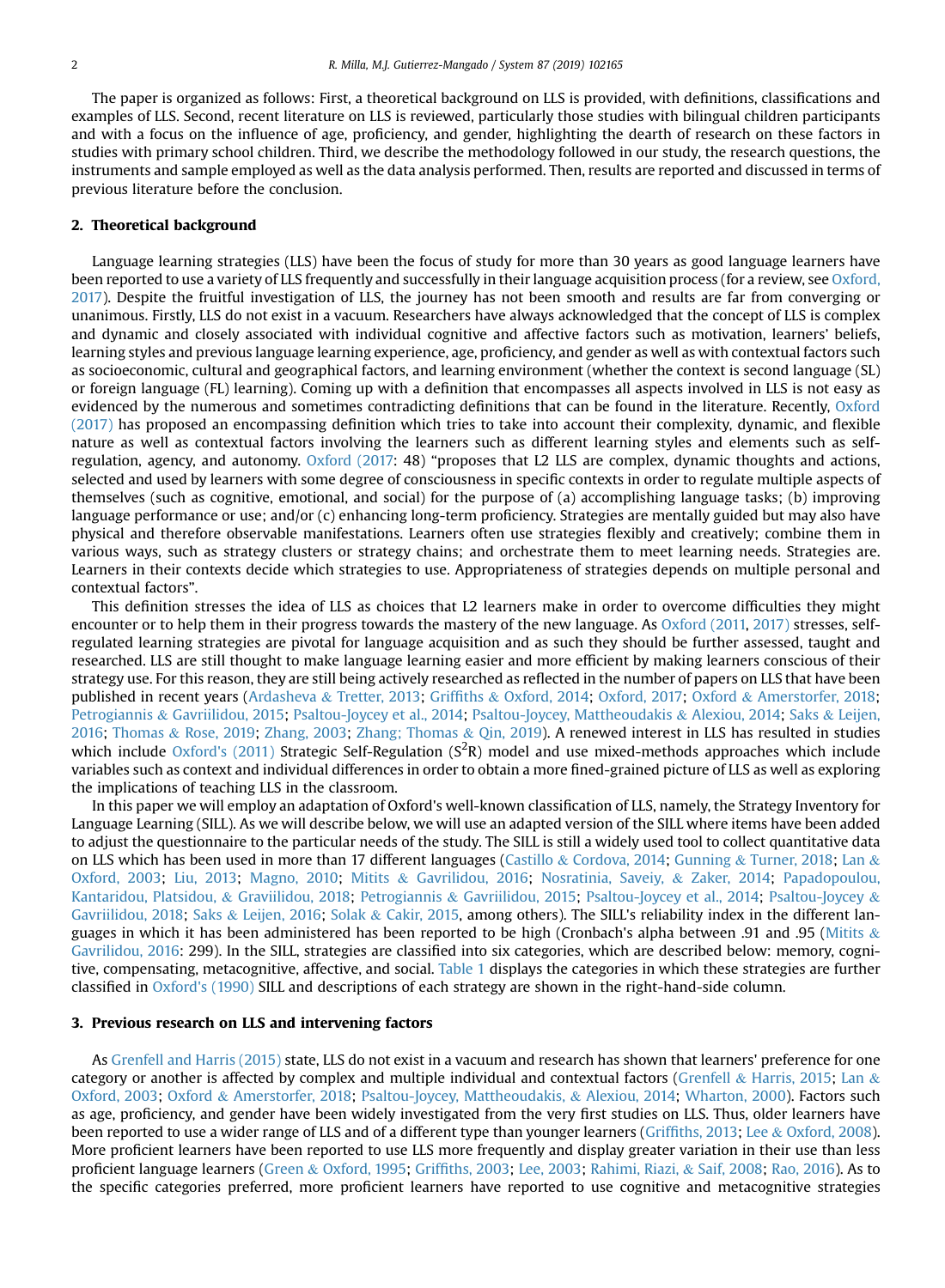<span id="page-2-0"></span>Table 1 Classification of strategies and examples of the different categories.

| General group   | Category             | Strategy descriptions                          |
|-----------------|----------------------|------------------------------------------------|
| <b>DIRECT</b>   | <b>MEMORY</b>        | Creating mental linkages                       |
|                 |                      | Applying images and sounds                     |
|                 |                      | <b>Employing action</b>                        |
|                 | <b>COGNITIVE</b>     | Practicing, receiving, and sending messages    |
|                 |                      | Analyzing and reasoning                        |
|                 |                      | Creating structure for input and output        |
|                 | <b>COMPENSATION</b>  | Guessing intelligently                         |
|                 |                      | Overcoming limitations in speaking and writing |
| <b>INDIRECT</b> | <b>METACOGNITIVE</b> | Linking with previous knowledge                |
|                 |                      | Paying attention                               |
|                 |                      | Organizing                                     |
|                 |                      | Planning                                       |
|                 | <b>AFFECTIVE</b>     | Managing their emotions                        |
|                 |                      | Motivation                                     |
|                 |                      | Attitudes                                      |
|                 | SOCIAL               | Asking questions                               |
|                 |                      | Cooperating                                    |
|                 |                      | Becoming culturally aware                      |

([Peacock](#page-12-0) & [Ho, 2003](#page-12-0)), as well as compensating strategies ([Green](#page-11-0) & [Oxford, 1995](#page-11-0)) more frequently than less proficient learners. On the other hand, less proficient learners report using a more limited range of LLS and less sophisticated strategies, such as repetition and copying (Griffi[ths, 2003;](#page-11-0) [Magogwe](#page-12-0) & [Oliver, 2007](#page-12-0)). However, the picture that emerges from studies investigating the effect of age is not clear-cut, since it is often difficult to disentangle the effect that age has on LLS from proficiency and course level. Since older learners are also those with a higher proficiency level, they are usually at higher course levels and have more hours of instruction in the target language than younger learners [\(Tragant](#page-12-0) & [Victori, 2012](#page-12-0)). With respect to gender, research has shown that females in general report using LLS more frequently and also using a wider range of LLS than males [\(Bo](#page-11-0)z[inovi](#page-11-0)c & [Sindik; 2011;](#page-11-0) [Dongyue, 2004;](#page-11-0) [Gavrilidou](#page-11-0) & [Papanis, 2009](#page-11-0); [Hong-Nam](#page-11-0) & [Leavell, 2006](#page-11-0); [Kazamia, 2003](#page-11-0); [Lan](#page-12-0) & [Oxford, 2003](#page-12-0); [Peacock](#page-12-0) & [Ho, 2003](#page-12-0); [Psaltou-Joycey](#page-12-0) & [Kantaridou, 2009;](#page-12-0) [Salahshour, Sha](#page-12-0)firi, & [Salahshour, 2013](#page-12-0); [Vrettou, 2009,](#page-12-0) [2011\)](#page-12-0). As with the factors age and proficiency, however, not all studies have reported a female superiority in the choice of LLS. Thus, [Wharton \(2000\)](#page-12-0) reported no overall differences between male and female learners but when specific strategy items were examined, males showed a greater frequency than females in many of them. There are also studies which have reported no differences between males and females in LLS choice (Griffi[ths, 2003;](#page-11-0) [Nisbet,](#page-12-0) [Tindall,](#page-12-0) & [Arroyo, 2005;](#page-12-0) [Psaltou-Joycey, 2008](#page-12-0)). Additionally, other contextual factors such as the learners' learning environment (SL vs FL learning) and their experience in language learning (whether the learners are bilingual and thus have experience with learning more than one language or whether they are monolingual and face the experience of learning an additional language for the first time) have not received so much attention in the literature ([Grenfell](#page-11-0) & [Harris, 2015](#page-11-0); [Psaltou-](#page-12-0)[Joycey et al., 2014](#page-12-0); [Wharton, 2000\)](#page-12-0). In what follows we provide a brief review of each of these factors in studies using the SILL which have investigated primary school children's reported choice of LLS, which will be the focus of the present study.

#### 3.1. LLS choice in child populations

[Lan and Oxford \(2003\)](#page-12-0) used an adaptation of [Oxford's \(1990\)](#page-12-0) SILL for children ([Gunning, 1997](#page-11-0)) to investigate 379 sixthgrade students learning EFL in a public primary school in Taiwan. The results showed a medium use<sup>1</sup> (mean = 2.9) of LLS by the Taiwanese children, being compensation and affective strategies chosen most frequently. They also reported that LLS choice was significantly related to gender and proficiency (as established by means of a criterion-referenced placement test designed by the City Government Education Bureau). Girls were reported to choose cognitive, compensating, metacognitive and affective strategies more often than boys. Moreover, no strategies were used significantly more often by boys than girls. Proficiency also had an effect in four categories (cognitive, compensating, metacognitive and affective), where higher proficiency tended to relate to greater strategy use in these categories. They also reported that gender had a strong impact in the reported choice of LLS in the Taiwanese children in that the girls showed a greater metacognitive and cognitive awareness and a greater use of strategies related to auditory and social practice than the boys.

In the context of Greece, the study by [Psaltou-Joycey et al. \(2014\)](#page-12-0) investigated LLS choice by 103 EFL primary school Greek learners of English as a foreign language in grades 4 (aged  $9-10$ ), grade 5 (aged  $10-11$ ) and grade 6 (aged  $11-12$ ) by means of [Oxford's \(1990\)](#page-12-0) SILL questionnaire adapted to the Greek context. The results showed that the overall mean score for four of the six categories was medium and only metacognitive and affective strategies were reported with a high frequency. They also investigated the effect of age, proficiency and gender on the choice of LLS. With respect to age, they found that the older

 $1$  Following [Oxford \(1990:](#page-12-0) 330), means between 5.0 and 4.5 are interpreted as very highly frequently chosen, 3.5 to 4.4 as high, 2.5–3.4 as medium and 1. 5 to 2.4 as low.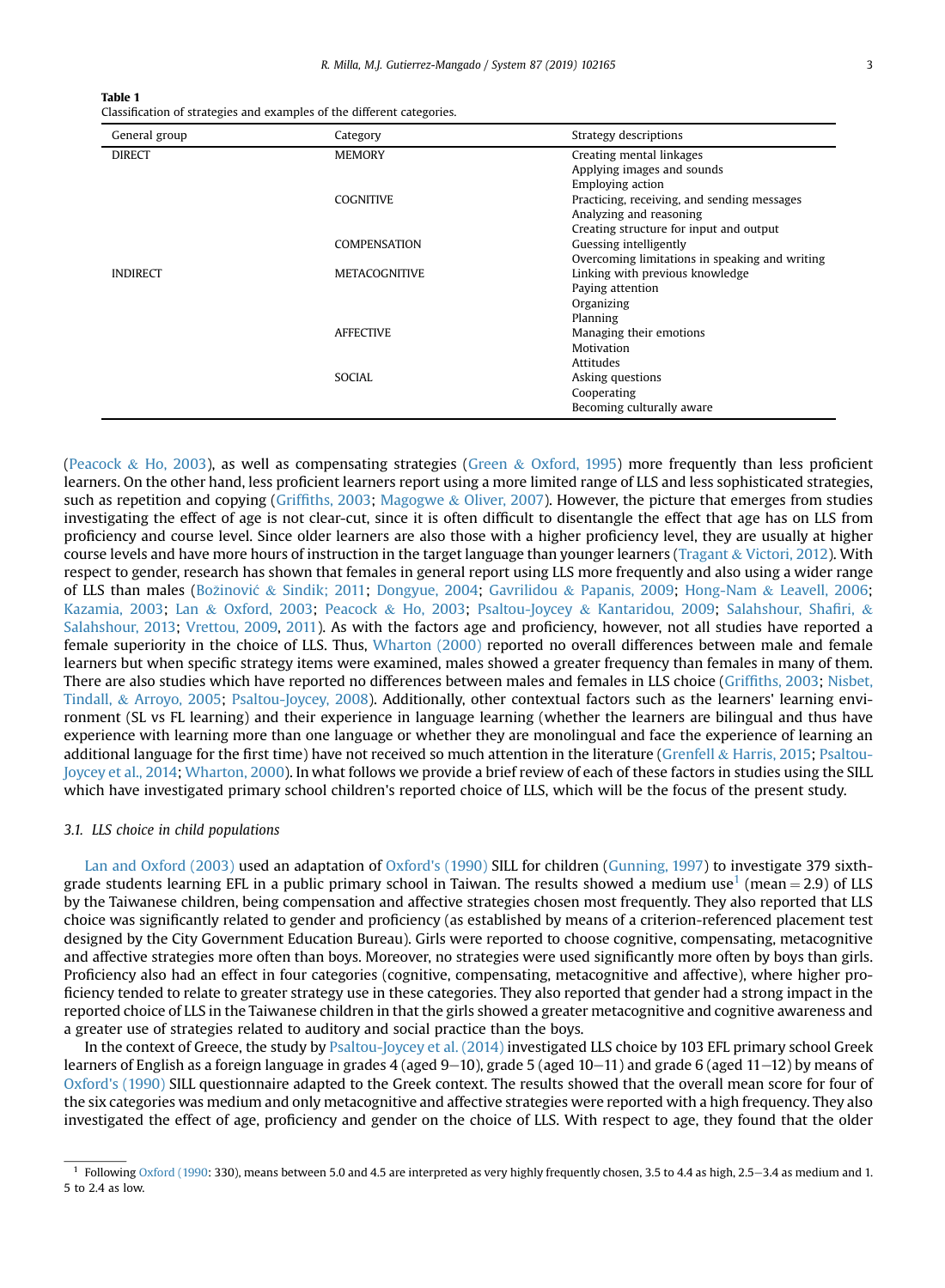learners (11–12 year olds) appeared to use most strategies (memory, cognitive, metacognitive, affective and social) less frequently than younger learners  $(9-10$  year olds), a finding supported by the observation that junior secondary school learners reported lower use of LLS than primary school learners ([Psaltou-Joycey](#page-12-0) & [Sougari, 2010](#page-12-0)). [Psaltou-Joycey and Sougari](#page-12-0) [\(2010\)](#page-12-0) suggested that the unexpectedly higher frequency of reported use of LLS by younger learners (in their study 6th primary and 3rd secondary school graders learning EFL in Greece) may be due to the conscious effort the primary school learners made to use different LLS in order to achieve better learning outcomes and also the younger learners' willingness to experiment. Although [Psaltou-Joycey et al. \(2014\)](#page-12-0) did not independently measure for proficiency, they assumed that the learners' proficiency increased as they got older. The finding that less advanced learners used LLS more resourcefully than more advanced learners was also reported by [Tragant and Victori \(2012\),](#page-12-0) as we will describe below. Finally, overall, their study found no significant effect of gender in the children's choice of LLS.

#### 3.2. LLS and previous language learning experience

Bilingual language acquisition has been reported to differ in important respects from monolingual language acquisition [\(Cenoz, 2003,](#page-11-0) [2013;](#page-11-0) [Park](#page-12-0) & [Starr, 2015](#page-12-0); [Sanz, 2000](#page-12-0)). One of the aspects along which bilinguals seem to differ from monolinguals is their reportedly higher metalinguistic awareness ([Atar, 2018;](#page-11-0) [Huang, 2018](#page-11-0); [Liu](#page-12-0) & [Ni, 2016](#page-12-0); [Reder, Marec-Breton,](#page-12-0) [Gombert,](#page-12-0) & [Demont, 2013\)](#page-12-0), social sensitivity and flexibility of thought [\(Harmers](#page-11-0) & [Blanc, 2000](#page-11-0)). [Sanz \(2000\)](#page-12-0) reported that L1 Catalan/Spanish bilingual learners of L3 English followed the same acquisition route as L1 Spanish learners of L2 English. However, the former did so earlier than the latter. [Sanz \(2000\)](#page-12-0) suggested that this may be due to the bilinguals' greater explicit knowledge about language which leads them to 'notice' the features of the target language.

To our knowledge, few studies have addressed the choice of LLS in multilingual child populations using the SILL [\(Grenfell](#page-11-0)  $\&$ [Harris, 2015](#page-11-0); [Magogwe](#page-12-0) & [Oliver, 2007](#page-12-0)). [Grenfell and Harris \(2015\)](#page-11-0) tested the effectiveness of strategy instruction in one hundred and twenty 12–13 year old students' reading and listening skills in French. The learners had 16 different L1 backgrounds (from Vietnamese, Mandarin and Cantonese Chinese, Yoruba, Bemba, Farsi, Hebrew, Bengali as well as Spanish, Serbo-Coration or Polish). They measured the relative influence of reading and listening strategy instruction (especially cognitive and metacognitive strategies) on variables such as bilingualism vs. monolingualism, gender, and socio-economic background. The results showed that bilingual learners seemed to outperform their monolingual peers only in their effective use of listening comprehension strategies in that they relied more on oral/aural strategies for memorizing words than in written strategies. The authors suggest that this result may be due to the fact that the majority of bilingual learners were not billiterate as many used their L2s only at home with their parents and the community, but had had no formal instruction in their L2s.

[Magogwe and Oliver \(2007\)](#page-12-0) investigated LLS choice by 480 English/Setswana bilingual primary (and also secondary and tertiary) level school children in Bostwana by means of [Oxford's \(1990\)](#page-12-0) SILL questionnaire. In the Bostwana context reported, both English and Setswana are official languages. The results from the 168 primary school students revealed significant differences in the amount of LLS chosen by good, fair, and poor proficient learners (as established by the criterion of the children's teachers), with good proficiency learners favouring the use of social and metacognitive LLS. [Magogwe and Oliver](#page-12-0) [\(2007\)](#page-12-0) also reported that age made a difference as to the amount of LLS and the variety of strategy type used in their sample. However, in their study there was great variability in the age range within each group in the different school levels, especially in primary education. The context in [Magogwe and Oliver \(2007\)](#page-12-0) makes it very difficult to tease apart whether the difference is due to the learners' age, to their language proficiency, or a combination of both.

#### 3.3. LLS and language learning context

There is little doubt that the context in which L2 and L3 learning takes place influences the process of language acquisition and hence, it is expected that learners will use different LLS according to the context. Thus, learners in second language acquisition (SLA) contexts have been reported to use LLS more frequently than those in foreign language acquisition (FLA) contexts ([Green](#page-11-0) & [Oxford, 1995;](#page-11-0) [Oh, 1992](#page-12-0); [Wharton, 2000\)](#page-12-0). One reason for this could be the fact that learners in a SLA context live immersed in the target language and must use it in everyday situations, while learners in FLA are only exposed to the language in the classroom and have a limited and restricted need to use it. In the past few decades, content and language integrated learning (CLIL) instruction has become popular across Europe ([Dalton-Puffer](#page-11-0)  $&$  [Smit, 2013](#page-11-0)). In CLIL, the foreign language is used as a vehicle for instruction and thus, it is characterized by its dual focus on the learning of a foreign language (English in the majority of cases) and the learning of the content of the subject. This dual focus undoubtedly places learners in a different position from more traditional SLA and FLA. The increased language and cognitive demands related to CLIL may require "students to adjust their familiar strategy repertoires in order to deal effectively with both content and language goals at the same time" [\(Grif](#page-11-0)fiths & [Cansiz, 2015](#page-11-0): 478).

To our knowledge, only one study has focused on LLS choice and CLIL. [Pslatou-Joycey et al. \(2014\)](#page-12-0) investigated 136 CLIL and non-CLIL learners in three primary school grades in Greece: 4th grade  $(9-10$  year olds), 5th grade  $(10-11$  year olds) and 6th grade (11–12 year olds) to compare their reported use of LLS by means of an adapted SILL version to the Greek context containing 24 questions using a  $1-3$  Likert scale questionnaire. They also investigated the effect of gender and age in this particular population. The results revealed that in CLIL, learners reported only one affective strategy significantly more often than the non-CLIL group grade 4; the non-CLIL learners reported using two strategies more frequently than the CLIL learners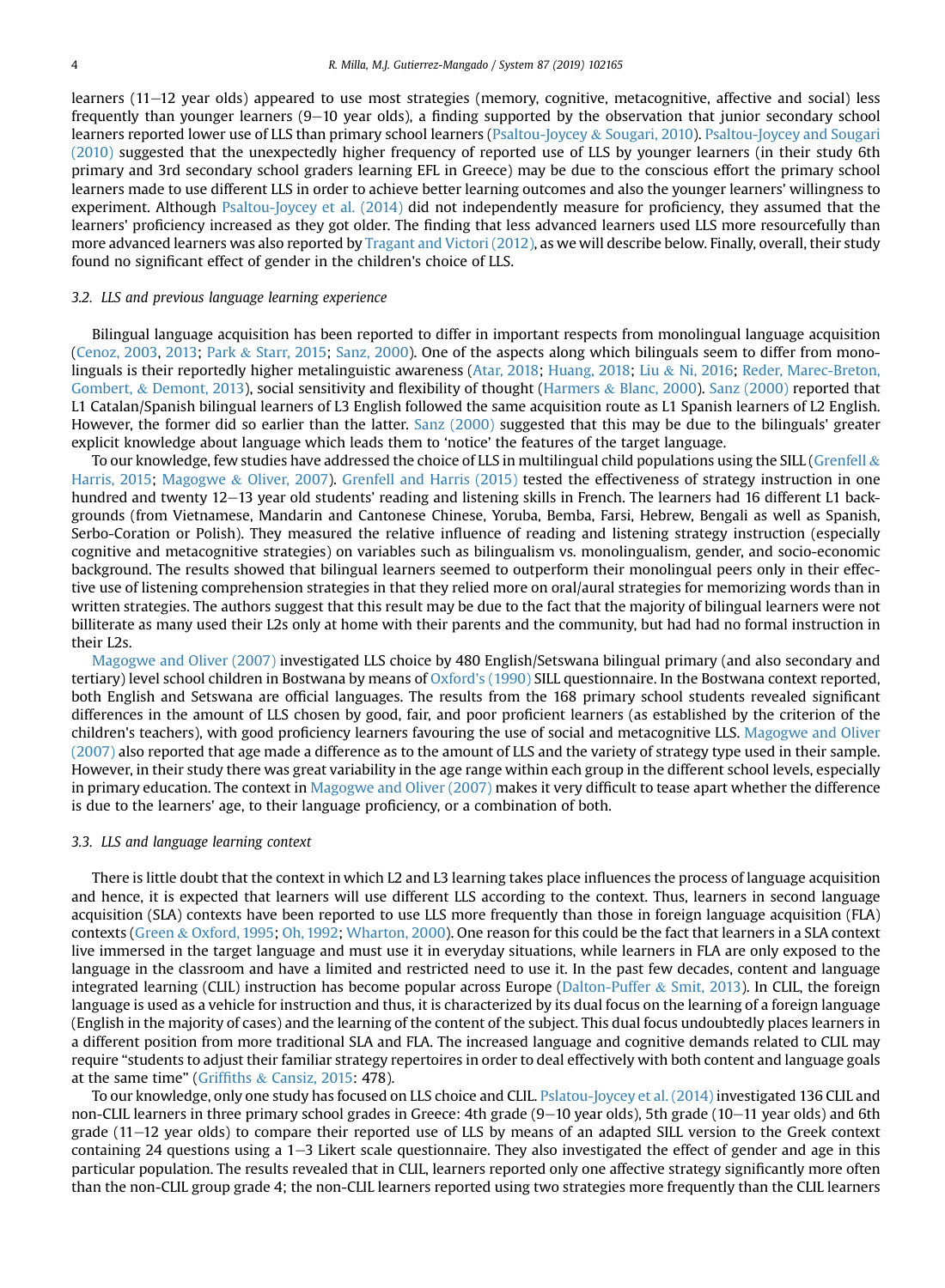in grade 5 and there was no difference between the CLIL and non-CLIL groups in grade 6. With respect to gender, they reported that girls in the CLIL group chose affective and metacognitive LLS more frequently than boys while in the non-CLIL group only one difference emerged in favour of girls.

Summing up, although age, proficiency and gender have been widely investigated in the LLS literature, the complex interaction of these factors does not allow to draw clear conclusions as to the effect that age, proficiency, and gender play in the choice of LLS. The highly complex nature of LLS and the myriad of contextual factors surrounding each learner at the individual, as well as cultural and educational background, clearly calls for more studies where as many contextual variables as possible are taken into consideration. In the present study, we try to fill these gaps by analyzing the responses to a questionnaire on LLS choice by upper-primary school males and females whose age ranges between 10 and 12 and have been classified as having three different proficiency levels after taking a language placement test. Despite the spread of bilingual language acquisition across the world ([European Commission, 2006](#page-11-0)), the new context of CLIL in which more and more learners find themselves immersed remains understudied, a gap which the present paper will try to fill.

#### 4. Research questions

Given the renewed interest in the influence of contextual factors in the choice of LLS and taking into account the gaps described in the literature review section, the aim of the present study is to investigate the frequency of reported strategy use in upper-primary Basque/Spanish bilingual school children learning L3 English in a CLIL context. More specifically, we consider how the frequency of reported strategy use is influenced by the learners' age, proficiency, and gender. Accordingly, we entertain the following research questions:

- 1) Are there any differences in the reported use of LLS between grade 5 and grade 6 bilingual learners of L3 English in a CLIL context?
- 2) Does the reported use of LLS differ by language proficiency level (low beginners, beginners, and upper beginners)?
- 3) Does the reported use of LLS differ in males and females?

## 5. Methodology

#### 5.1. Participants

The participants in the study were 131 Basque-Spanish bilingual learners of L3 English corresponding to two intact classes of grades 5 and 6 of primary education (10–11 and 11–12 year olds respectively, mean age = 10.7) in a school in the Basque Autonomous Community (BAC) in northern Spain. All the learners were enrolled in model  $B^2$  where instruction is carried out in the two official languages: Spanish, the majority language, and Basque, the minority language. With respect to English, the participants had started learning English at school at around the age of 4 and had been introduced to CLIL in their third year of primary education.<sup>3</sup> At the time of testing, the learners in the 5th year of primary education were receiving 3 h of EFL a week plus 3 h of CLIL (in the first term they had 1 h of Science and 1 h of Physical Education and in the subsequent terms, 2 h of Science and 1 h of Arts and Crafts). Those learners in their 6th year of primary education were receiving 4 h a week of EFL and 4 h a week of CLIL (in the first term 2 h of Science and one of Physical Education and in the subsequent terms they had 3 h of Science and 1 h of Arts and Crafts). Besides, 59% of the participants had been attending private lessons in English involving an average of 2 h a week.

The teaching method followed in primary education in this particular school is based on collaborative learning where students work in pairs and small groups, rather than individually, reading texts for meaning most of the time. The teachers' pedagogical practices focus on the students' understanding of the meaning of the texts they read and the lessons taught. These pedagogical practices also extend to the English class, where the students' English knowledge and abilities are assessed formally. Memorization is also part of the pedagogical practices in the English class but as with all other subjects, the focus is on understanding texts and content lessons collaboratively rather than memorizing facts individually. [Table 2](#page-5-0) shows the participants' details.

#### 5.2. Instruments

The instruments used in the study involved (a) a background questionnaire to establish the learners' linguistic history, (b) a language placement test, and (c) an adaptation of [Oxford's \(1990\)](#page-12-0) SILL with multi-item scales.

 $<sup>2</sup>$  In the BAC there are three different linguistic models of obligatory education: In Model A, all the subjects are taught in Spanish except for the Basque</sup> and English language classes. In Model D, all subjects are taught in Basque except for the languages Spanish and English. Model B is an intermediate option where half of the curricular subjects are taught in Basque and half in Spanish except for the English language.

<sup>&</sup>lt;sup>3</sup> In CLIL, students are taught subjects in the foreign language, English in this case, instead of their native languages. Additionally, they are also taught English through traditional language classes.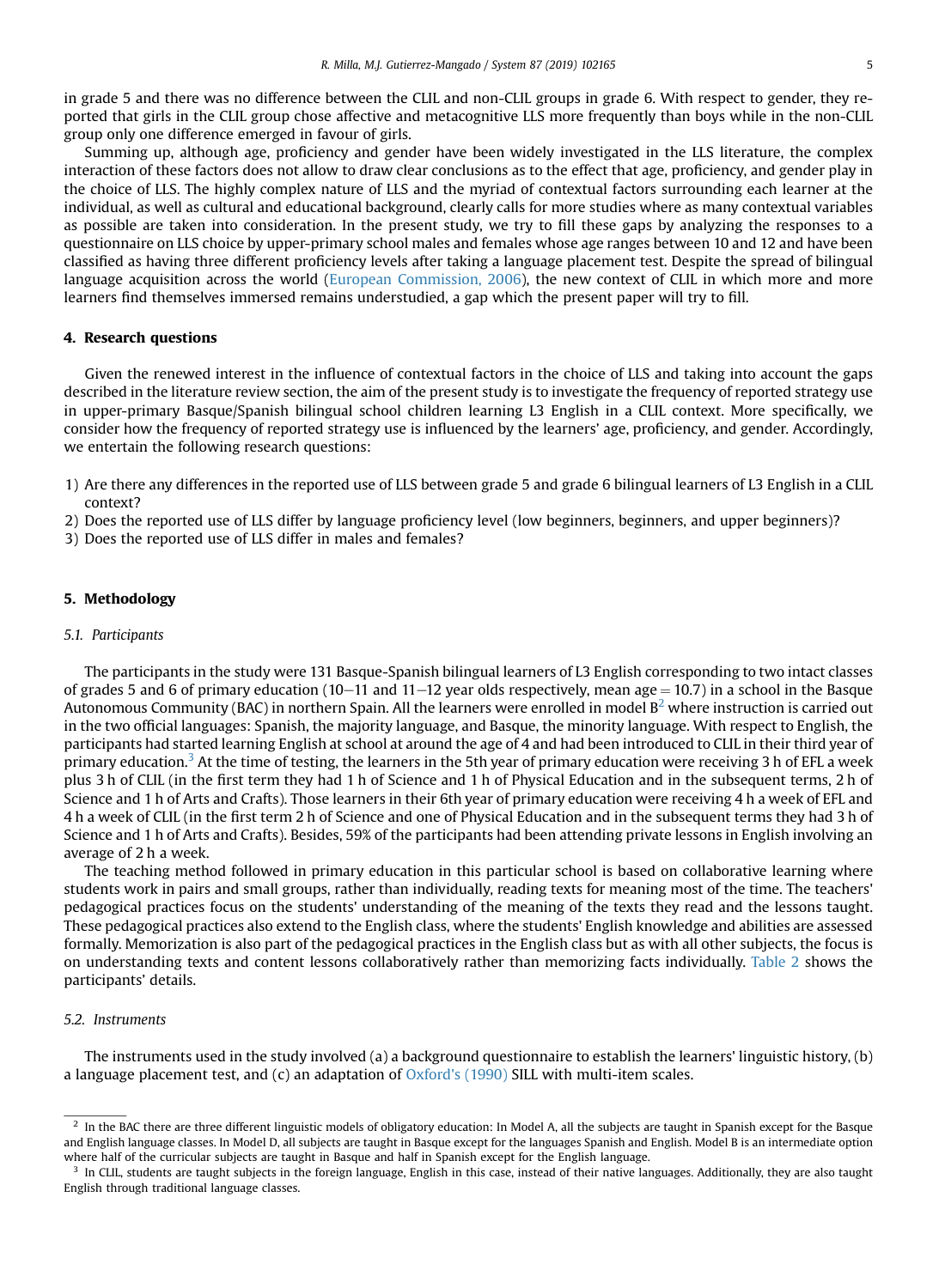<span id="page-5-0"></span>

| ٦ |  |
|---|--|
|   |  |
|   |  |
|   |  |
|   |  |

Table 2

| --------                                  |  |  |
|-------------------------------------------|--|--|
| Details of the participants in the study. |  |  |

| PARTICIPANTS $(n = 131)$         | Grade 5 ( $n = 68$ ) (mean age $= 10.29$ ) |                      | Grade 6 ( $n = 63$ ) (mean age $= 11.19$ ) |                    |
|----------------------------------|--------------------------------------------|----------------------|--------------------------------------------|--------------------|
| Gender                           | Males $(n=41)$                             | Females ( $n = 27$ ) | Males $(n=35)$                             | Females $(n = 28)$ |
| EFL hours/CLIL hours             | 3/3                                        |                      | 4/4                                        |                    |
| Total amount of hours in English | 714 (162 CLIL)                             |                      | 884 (291 CLIL)                             |                    |
| First exposure to English        | Mean age $=$ 3.93                          |                      | Mean age $=$ 4.28                          |                    |

#### Table 3

| Language test results. |                                             |
|------------------------|---------------------------------------------|
| $n = 131$              | LANGUAGE LEVEL                              |
| GROUP 1 $(n = 31)$     | Low Beginners $(40) mean: 30.03, SD: 6.89$  |
| GROUP 2 $(n = 51)$     | Beginners (41–56) mean: 48.01, SD: 4.76     |
| GROUP 3 $(n = 49)$     | Upper Beginners (>57) mean: 63.73, SD: 3.94 |

#### 5.2.1. Background questionnaire

With respect to the background questionnaire, it was made up of 11 questions where information about the linguistic history of the participants was collected (Appendix I). Learners were asked about the languages they could speak (Spanish, Basque, English, or any other) as well as their use of the different languages with members of their family and friends. We also asked them the age when they started to speak the different languages and whether it was at home or at school. The results revealed that 86.25% of the participants' first language was Spanish and 16% reported having both Basque and Spanish as their first language. There was one participant who reported having Dutch as his first language and another who reported Basque as her first language. Those whose first language was not Basque reported having started learning Basque at school at around age 4 and about half the children reported taking regular private lessons in English.

#### 5.2.2. Language proficiency test

The students' proficiency was established through the [Cambridge English](#page-11-0) FLYERS [\(Cambridge English](#page-11-0), n.d.) placement test. The test included listening (max. score  $=$  25), reading and writing sections (max. score  $=$  50). The results (Table 3) revealed that all participants were beginners. Although all learners were classified as beginners, given the wide ranges within the scores, three different subgroups were identified by the researchers: a) a lower beginner group (Low Beginners;  $n = 31$ ) who obtained a score of less than 40 in the test, b) a beginner group (Beginners;  $n = 51$ ) whose score ranged between 41 and 56 and c) an upper beginner group (Upper Beginners;  $n = 49$ ) with a score of 57 or over. The Mann-Whitney U test revealed that the differences between the three groups were statistically significant (Low beginner vs. Beginners:  $Z = -7.570$ ,  $p = .000$ ,  $r = 0.83$ ; Low Beginners vs. Upper Beginners:  $Z = -7.507$ ,  $p = .000$ ,  $r = 0.83$ ; Beginners vs. Upper Beginners:  $Z = -8.625$  $p = .000$ ,  $r = 0.86$ ).

#### 5.2.3. Strategy questionnaire

Different techniques may be used to explore LLS, such as interviews, observation, or think aloud protocols. The use of questionnaires such as the SILL is still considered a valid methodology for the study of LLS as a diagnostic instrument for the FL classroom provided an adequate analysis of the data is carried out [\(Grif](#page-11-0)fiths & [Oxford, 2014](#page-11-0); [Magno, 2010](#page-12-0); [Oxford, 2011;](#page-12-0) [Oxford](#page-12-0) & [Amerstorfer, 2018](#page-12-0); [Papadopoulou et al., 2018\)](#page-12-0). The SILL has been widely used to analyze information about strategy use and its relationship with variables such as age, proficiency, and gender [\(Lan](#page-12-0) & [Oxford, 2003;](#page-12-0) [Petrogiannis](#page-12-0) & [Gavriilidou,](#page-12-0) [2015](#page-12-0); [Psaltou-Joycey et al., 2014;](#page-12-0) [Saks](#page-12-0) & [Leijen, 2016;](#page-12-0) [Solak](#page-12-0) & [Cakir, 2015;](#page-12-0) [Wharton, 2000](#page-12-0), among others), the variables under study in the present paper.

The present study is part of a wider project in which besides using the SILL, production data has been collected in order to compare the self-reported use of LLS with the learners' actual use. In this paper, we report the results of an adapted SILL questionnaire in order to collect frequency data of LLS, compare the results obtained with previous literature, and compare it with the learners' actual use of LLS (Gutiérrez-Mangado  $\&$  Milla, in preparation). More specifically, we adapted [Purdie and](#page-12-0) [Oliver's \(1999\)](#page-12-0) questionnaire<sup>4</sup> used with children in the Australian context to the specific context in the BAC. We used the same categories but we eliminated three items from their version since they were exclusively aimed at the Australian context, and therefore not pertinent for our study [\(Table 4\)](#page-6-0).<sup>5</sup> Additionally, we considered that the category compensating for missing knowledge (compensation in our table) had an insufficient number of items so we included five new items in this category: From [Poulisse's \(1990\)](#page-12-0) taxonomy, we adopted the strategy of transfer, which is subdivided into borrowing, literal translation and foreignizing. Then, from [Tarone's \(1977\)](#page-12-0) classification, strategies such as avoidance and appeal for assistance were

<sup>4</sup> The questionnaire in [Purdie and Oliver \(1999\)](#page-12-0) was based on the SILL except for the category 'Affective Strategies', which was excluded.

<sup>&</sup>lt;sup>5</sup> For the sake of simplicity, throughout the paper for each category we use the shorter labels in the left column, which correspond to [Oxford's \(1990\)](#page-12-0) labels.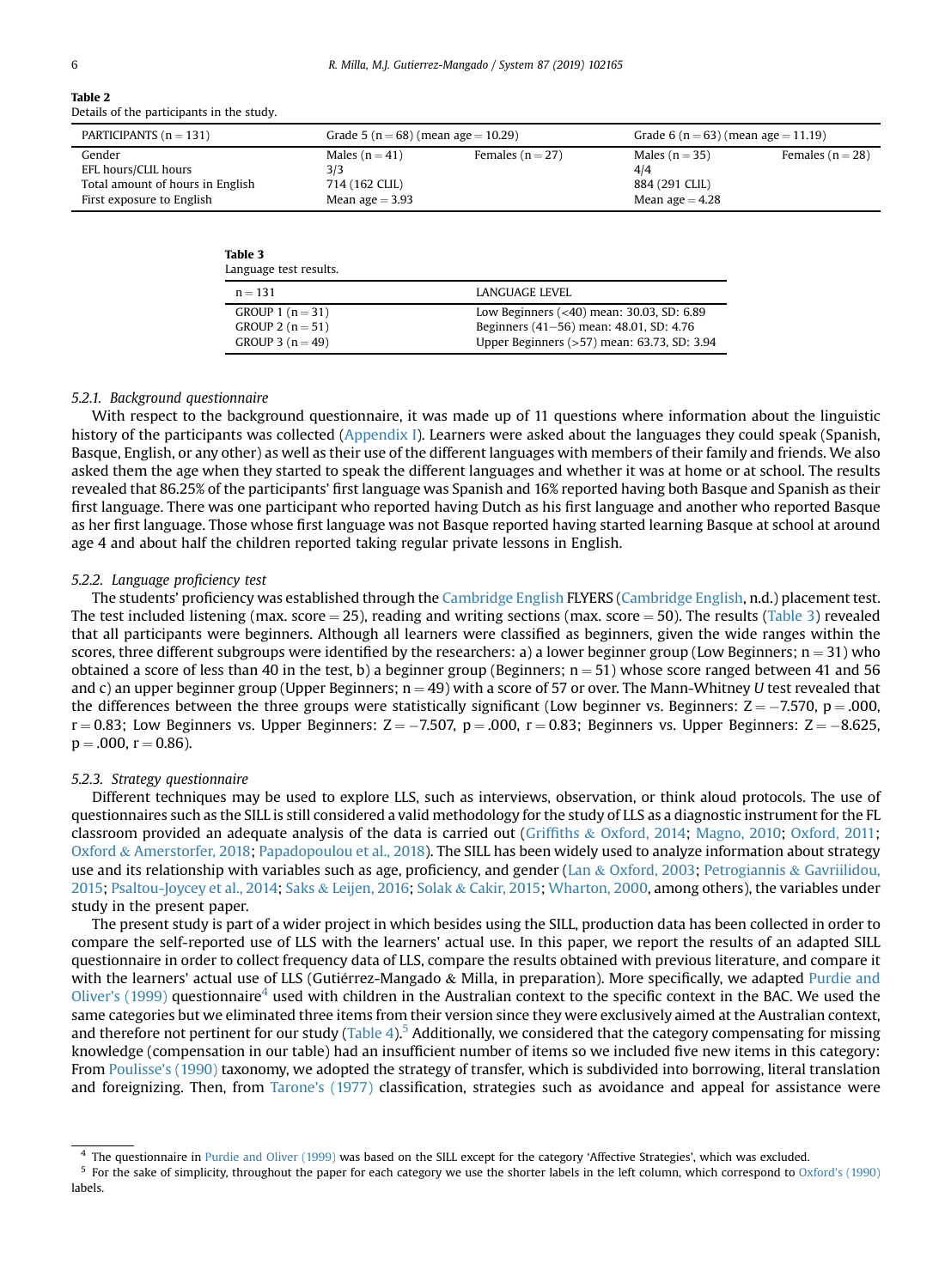<span id="page-6-0"></span>

| Table 4                                          |  |
|--------------------------------------------------|--|
| Categories and corresponding items in our study. |  |

|                         | Present study                                                                       |
|-------------------------|-------------------------------------------------------------------------------------|
| Memory $(n=6)$          | Remembering more effectively (items 1, 6, 11, 16, 21, 26)                           |
| Cognitive $(n = 11)$    | Using your mental processes (items 2, 4, 7, 12, 17, 22, 27, 31, 33, 36, 38)         |
| Compensation $(n = 11)$ | Compensating for missing knowledge (items 3, 5, 10, 15, 20, 25, 30, 32, 35, 37, 40) |
| Metacognitive $(n=7)$   | Organizing and evaluating your learning (items 9, 14, 19, 24, 29, 34, 39)           |
| Social $(n=5)$          | Learning with others (items $8, 13, 18, 23, 28$ )                                   |

adopted. All the items of the questionnaire are displayed in [Appendix II](#page-11-0). As in previous LLS studies using SILL or its adaptations, we performed a Cronbach test in order to verify the internal consistency [\(Oxford](#page-12-0) & [Burry-Stock, 1995\)](#page-12-0) of the specific version of the questionnaire we were using in order to confirm how closely related the set of items are, which revealed a value  $\alpha$  = 0.91 confirming the reliability of the questionnaire used.

The questionnaire was administered in Spanish, the dominant language of most children, (113/131; 86.25%). The students were asked to read each statement carefully and then choose the options with which they identified best. The choice was presented as a 5 point Likert scale where instead of numbers, symbols were used ( $\triangle$  and completely agree;  $\triangle$  and completely disagree and  $\bullet$  for not sure; see [Appendix II](#page-11-0)). The questionnaire was administered by the students' teacher during one of their English lessons. First, the teacher explained that the questionnaire included some statements and that they had to establish their degree of agreement with each statement by choosing one of the symbols. The students were told that each symbol represented their degree of agreement with the statement, from "totally agree" to "totally disagree". Then, the teacher proceeded to illustrate with a sample answer and asked the students to complete the questionnaire by marking the chosen cell with an X. The learners were also advised to give honest answers as there were no right or wrong answers.

## 6. Results

The results showed that all the participants ( $n = 131$ ) reported using all strategies with a high frequency. Table 5 shows the rank order of each category, the overall means and standard deviation (SD), the minimum and maximum scores and confidence intervals (CI) for each strategy type. We can see that the CIs show a narrow range, which adds robustness to the results in the present study.

In order to statistically compare the results we used non-parametric tests because the data did not meet the conditions of normal distribution. Although the Kolmogorov-Smirnov test for normality of variance revealed that none of the categories tested had a normal distribution, Levene's test for homogeneity of variance showed that all the variables met the conditions of homogeneity required. Additionally, non-parametric tests are independently thought to be a more adequate tool for comparing ordinal data obtained from Likert-type scales ([Grif](#page-11-0)fiths & [Oxford, 2014;](#page-11-0) [Jamieson, 2004\)](#page-11-0). We also calculated effect size r and following recommendations in [Plonsky and Oswald \(2014\)](#page-12-0) we considered rs close to 0.25 as small, 0.40 as medium and 0.60 as large.

The Friedman test revealed that there were statistically significant differences among the different LLS chosen  $(X^2 = 175,863, p = .000)$  by all the participants (n = 131). The subsequent Wilcoxon test comparing the variables two by two revealed statistically significant differences in all the comparisons (memory vs. cognitive  $(Z = -6.313, p = .000, r = 0.39)$ ; memory vs. compensation (Z =  $-6.395$ , p = .000, r = 0.39); memory vs. social (Z =  $-5.559$ , p = .000, r = 0.34); cognitive vs. compensation (Z  $=$   $-2.293$ , p  $=$  .000, r  $=$  0.14); cognitive vs. metacognitive (Z  $=$   $-6.043$ , p  $=$   $.000$ , r  $=$  0.37); cognitive vs. social  $(Z = -8.952, p = .000, r = 0.55)$ ; compensation vs. metacognitive  $(Z = -5.337, p = .000, r = 0.32)$ ; compensation vs. social  $(Z = -8.530, p = .000, r = 0.52)$ ; metacognitive vs social  $(Z = -6.524, p = .000, r = 0.40)$ ) except when comparing memory with metacognitive ( $Z = -0.588$ ,  $p = 0.557$ ,  $r = 0.03$ ). As can be seen, the values of the effect sizes are mostly medium. Thus, the results revealed that in general, the most frequently chosen strategy was social, followed by memory and metacognitive, which were chosen with the same frequency, and the least frequently chosen were cognitive and compensation.

#### 6.1. Research question 1: age

Next, in order to make sure that the grade 5 and grade 6 participants' responses were comparable, we carried out a comparison between the two groups. The means obtained by each age group are shown in [Table 6.](#page-7-0)

#### Table 5

Rank order, overall means, SD and confidence intervals.

|                         | <b>RANK</b> | M(SD)     | Min. Max.     | 95% CI          |
|-------------------------|-------------|-----------|---------------|-----------------|
| Memory $(n=6)$          |             | 3.82(.61) | 1.33-5.00     | $[3.72 - 3.93]$ |
| Cognitive $(n = 11)$    |             | 3.5(.53)  | $1.82 - 4.91$ | $[3.41 - 3.60]$ |
| Compensation $(n = 11)$ |             | 3.39(.54) | $2.00 - 4.91$ | $[3.30 - 3.49]$ |
| Metacognitive $(n = 7)$ |             | 3.8(.62)  | $1.43 - 5.00$ | $[3.68 - 3.89]$ |
| Social $(n=5)$          |             | 4.13(.59) | 1.75–5.00     | $[4.03 - 4.23]$ |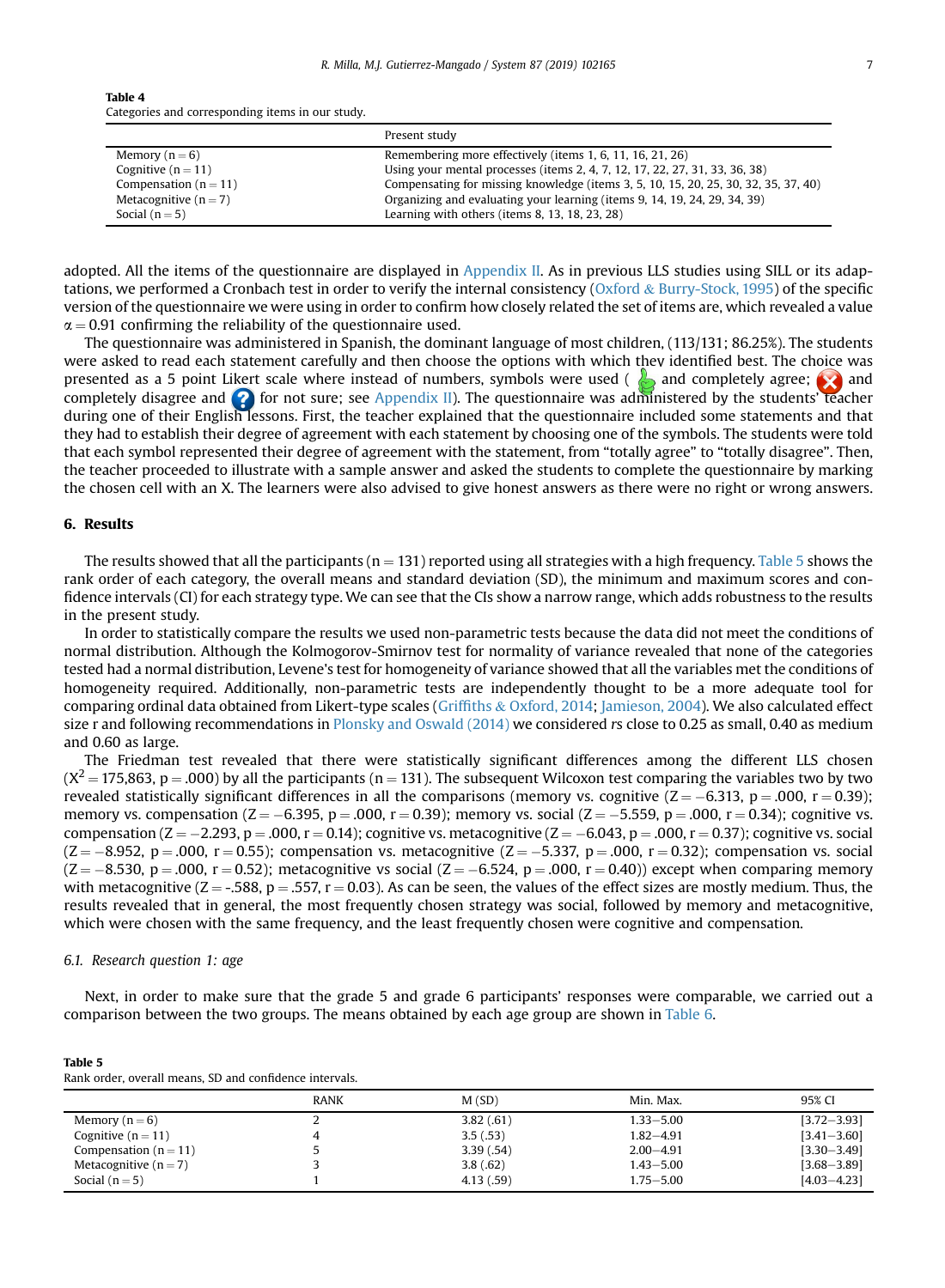#### <span id="page-7-0"></span>Table 6 Mean, SD, Min. and Max. scores and 95% confidence intervals by age.

|                         | Grade          | M         | Min.— Max.    | 95% CI          |
|-------------------------|----------------|-----------|---------------|-----------------|
| Memory $(n=6)$          | $5(n=68)$      | 3.93(.53) | $2.00 - 4.83$ | $[3.78 - 4.04]$ |
|                         | 6 ( $n = 63$ ) | 3.71(.67) | $1.33 - 5.00$ | $[3.56 - 3.90]$ |
| Cognitive $(n = 11)$    | $5(n=68)$      | 3.56(.52) | $1.82 - 4.36$ | $[3,43 - 3,69]$ |
|                         | 6 ( $n = 63$ ) | 3.45(.54) | $1.91 - 4.91$ | $[3.31 - 3.58]$ |
| Compensation $(n = 11)$ | $5(n=68)$      | 3.45(.55) | $2.00 - 4.91$ | $[3.31 - 3.59]$ |
|                         | 6 ( $n = 63$ ) | 3.34(.53) | $2.18 - 4.27$ | $[3,20-3,46]$   |
| Metacognitive $(n=7)$   | $5(n=68)$      | 3.81(.67) | $1.43 - 5.00$ | $[3.63 - 3.97]$ |
|                         | 6 ( $n = 63$ ) | 3.76(.57) | $2.29 - 4.86$ | $[3.63 - 3.91]$ |
| Social $(n=5)$          | $5(n=68)$      | 4.14(.65) | $1.75 - 5.00$ | $[4.00 - 4.29]$ |
|                         | 6 ( $n = 63$ ) | 4.12(.60) | $2.80 - 5.00$ | $[3.97 - 4.27]$ |

The Mann-Whitney U test revealed that the younger group chose the LLS memory more often than the older learners  $(Z = -1.993, p = .046, r = 0.17)$ , although the size effect is small. No differences were found between the older and younger learners in any of the other categories (cognitive  $Z = -1.567$ ,  $p = .117$ ,  $r = 13$ ; compensation  $Z = -1.133$ ,  $p = .257$ ,  $r = 0.09$ ; metacognitive Z = -.913, p = .361, r = 0.07; social Z =  $-1.709$ , p = .087, r = 0.14).

Turning now to within group comparisons, the Friedman test revealed that in the grade 5 group there were statistically significant differences between the LLS chosen  $(X^2 = 108.111, p = .000)$ . The Wilcoxon tests comparing the different LLS two by two showed that there were differences between all LLS (memory vs. cognitive ( $Z = -5.280$ ,  $p = .000$ ,  $r = 0.45$ ); memory vs. compensation (Z =  $-4.745$ , p =  $.000$ , r = 0.40); memory vs. social (Z =  $-3.325$ , p =  $.001$ , r = 0.28); cognitive vs. metacognitive  $(Z = -3.917, p = .000, r = 0.33)$ ; cognitive vs. social  $(Z = -6.334, p = .000, r = 0.54)$ ; compensation vs. metacognitive  $(Z = -3.474, p = .001, r = 0.29)$ ; compensation vs. social ( $Z = -5.863, p = .000, r = 0.50$ ); metacognitive vs. social ( $Z = -5.024, p = .000, r = 0.00$  $p = .000$ ,  $r = 0.43$ )) except when comparing memory vs. metacognitive ( $Z = -1.531$ ;  $p = .126$ ,  $r = 0.13$ ) and when comparing cognitive vs. compensation  $(Z = -1.334, p = .182, r = 0.11)$ . Once again, the size effect for the statistically significant comparisons was medium size. In other words, in the group, the most frequently chosen LLS was social, followed by memory and metacognitive, and the least frequent LLS were both cognitive and compensation.

With respect to the grade 6 group, the Friedman test revealed that there were statistically significant differences between the LLS used  $(X^2 = 108.851, p = .000)$ . The Wilcoxon tests comparing the different LLS two by two revealed that these differences were exactly the same as those found in the grade 5 group: there were differences between all LLS (memory vs. cognitive  $(Z = -3.615, p = .000, r = 0.32)$ ; memory vs. compensation  $(Z = -4.280, p = .000, r = 0.38)$ ; memory vs. social  $(Z = -4.390, p = .000, r = 0.39)$ ; cognitive vs. metacognitive ( $Z = -4.653, p = .000, r = 0.41$ ); cognitive vs. social ( $Z = -6.306, p = .000, r = 0.41$  $p = .000$ ,  $r = 0.56$ ); compensation vs. metacognitive (Z =  $-4.159$ ,  $p = .000$ ,  $r = 0.37$ ); compensation vs. social (Z =  $-6.241$  $p = .000$ ,  $r = 0.55$ ); metacognitive vs. social ( $Z = -4.279$ ,  $p = .000$ ,  $r = 0.38$ )) except when comparing memory vs. metacognitive (Z = -0.736, p = .462, r = 0.06) and when comparing cognitive vs. compensation (Z = -1.920; p = .055, r = 0.17). As in the grade 5 group, the size effect for the statistically significant comparisons was medium size. In other words, the grade 6 group showed the same pattern of preference as the grade 5 group, choosing social to a greater extent than any other LLS, followed by memory and metacognitive and the least frequently chosen LLS were both cognitive and compensation.

#### 6.2. Research question 2: proficiency

The mean results obtained by language proficiency are shown in Table 7. There were 31 children who were classified as Low Beginners (LB) (mean age 10.66), 51 as Beginners (B) (mean age 10.52) and 49 as Upper Beginners (UB) (mean age 10.88). In the case of proficiency, we find wider ranges in the CI, so these results have to be taken more cautiously.

#### Table 7

Mean, SD, Min. and Max. scores and 95% confidence intervals by language proficiency.

|                           | Proficiency            | M          | $Min. - Max.$ | 95% CI          |
|---------------------------|------------------------|------------|---------------|-----------------|
| Memory $(n=6)$            | Low Beginners          | 3.79(.68)  | $2.00 - 4.83$ | $[3.54 - 4.04]$ |
|                           | Beginners              | 3.84(.51)  | $2.67 - 5.00$ | $[3.70 - 3.99]$ |
|                           | Upper Beginners        | 3.82(.68)  | $1.33 - 4.83$ | $[3.63 - 4.02]$ |
| Cognitive $(n = 11)$      | Low Beginners          | 3.35(.60)  | $1.82 - 4.27$ | $[3.13 - 3.57]$ |
|                           | Beginners              | 3.57(.53)  | $2.27 - 4.91$ | $[3,42-3,72]$   |
|                           | Upper Beginners        | 3.53(.49)  | $2.09 - 4.36$ | $[3.39 - 3.68]$ |
| Compensation ( $n = 11$ ) | Low Beginners          | 3.51(.58)  | $2.00 - 4.36$ | $[3.29 - 3.72]$ |
|                           | Beginners              | 3.44(.53)  | $2.27 - 4.91$ | $[3.29 - 3.59]$ |
|                           | Upper Beginners        | 3.27(.52)  | $2.00 - 4.18$ | $3.12 - 3.42$   |
| Metacognitive $(n=7)$     | Low Beginners          | 3.73(0.75) | $2.00 - 4.86$ | $[3.46 - 4.01]$ |
|                           | Beginners              | 3.82(.51)  | $2.57 - 5.00$ | $[3.68 - 3.97]$ |
|                           | Upper Beginners        | 3.78(.65)  | $1.43 - 5.00$ | $[3.59 - 3.96]$ |
| Social $(n=5)$            | Low Beginners          | 4.03(0.74) | $1.75 - 4.53$ | $[3.76 - 4.31]$ |
|                           | Beginners              | 4.05(.51)  | $2.80 - 5.00$ | $[3.91 - 4.20]$ |
|                           | <b>Upper Beginners</b> | 4.27(.56)  | $3.00 - 5.00$ | $[4.11 - 4.43]$ |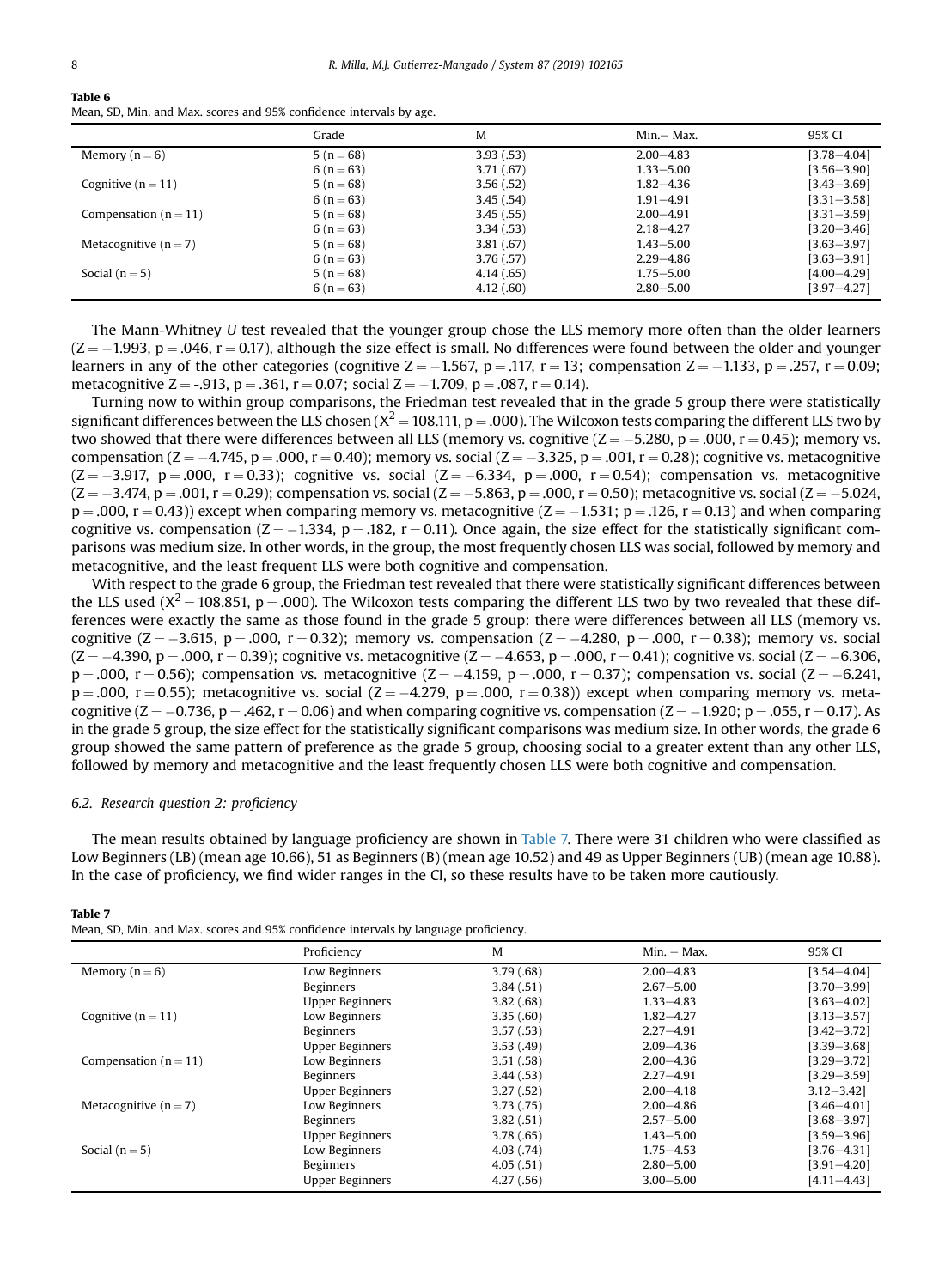The Kruskall Wallis test revealed no statistically significant differences among the three groups in any of the categories. Within group comparisons showed that in the Low Beginner group there were differences between the following pairs: cognitive vs. memory ( $Z = -3.390$ ,  $p = .001$ ,  $r = 0.42$ ), memory vs. social ( $Z = -2.098$ ,  $p = .036$ ,  $r = 0.26$ ), metacognitive vs. cognitive (Z =  $-3.743$ , p = .000, r = 0.46), social vs. cognitive (Z =  $-3.988$ , p = .000, r = 0.49), social vs. compensation  $(Z = -3.077, p = .002, r = 0.38)$  and social vs. metacognitive ( $Z = -2.911, p = .004, r = 0.36$ ), being the effect sizes medium. The comparisons between the remaining LLS were not statistically significant (memory vs. compensation  $(Z = -1.803, p = .071,$  $r = 0.22$ ); memory vs. metacognitive (Z  $= -5.556$ , p  $= .578$ , r  $= 0.69$ ); cognitive vs. compensation (Z  $=$  -.974, p  $= .330$ , r  $= 0.12$ ) and compensation vs. metacognitive (Z =  $-1.462$ , p = .144, r = 0.18)). In other words, in the Low Beginner group, the strategy selected most often was social, followed by memory and the least chosen strategies were cognitive, metacognitive, and compensation.

Within the Beginner group, we found the same differences: cognitive vs. memory ( $Z = -3.891$ ,  $p = .000$ ,  $r = 0.38$ ), memory vs. social (Z =  $-2.996$ , p =  $.003$ , r = 0.29), metacognitive vs. cognitive (Z =  $-3.239$ , p =  $.001$ , r = 0.32), social vs. cognitive  $(Z = -5.240, p = .000, r = 0.51)$ , social vs. compensation  $(Z = -5.348, p = .000, r = 0.52)$  and social vs. metacognitive  $(Z = -2.977, p = .003, r = 0.29)$ , and also compensation vs. memory  $(Z = -4.180, p = .000, r = 0.41)$  and metacognitive vs. compensation ( $Z = -3.708$ ,  $p = .000$ ,  $r = 0.36$ ), most of them showing a medium size effect. That is, all comparisons revealed differences except for metacognitive vs. memory ( $Z = -0.066$ ,  $p = .948$ ,  $r = 0.00$ ) and compensation vs. cognitive ( $Z = -1.568$ ,  $p = .117$ ,  $r = 0.15$ ). As in the Low Beginner group, in the Beginner group the strategies chosen most frequently were first, social, followed by memory and the least were cognitive, and compensation. Note at this stage that in the Beginner group the number of categories which were significantly different in the pair-wise comparison was higher (8) than in the Low Beginner group (6).

Within the Upper Beginner group, the comparison between metacognitive vs. memory was not statistically significant  $(Z = -.405, p = .685, r = 0.04)$ . All other comparisons were statistically significant: cognitive vs. memory  $(Z = -3.512,$  $p = .000$ ,  $r = 0.35$ ), compensation vs. memory ( $Z = -4.919$ ,  $p = .000$ ,  $r = 0.49$ ), memory vs. social ( $Z = -4.340$ ,  $p = .000$ ,  $r = 0.43$ ), compensation vs. cognitive (Z = -2.989, p = .003, r = 0.29), metacognitive vs. cognitive (Z = -3.547, p = .000,  $r = 0.35$ ), social vs. cognitive (Z  $= -6.034$ , p  $= .000$ ,  $r = 0.60$ ), metacognitive vs. compensation (Z  $= -3.825$ , p  $= .000$ , r  $= 0.38$ ), social vs. compensation ( $Z = -5.914$ ,  $p = .000$ ,  $r = 0.59$ ) and social vs. metacognitive ( $Z = -5.084$ ,  $p = .000$ ,  $r = 0.51$ ), all showing medium size effects. Note here that the number of pair-wise comparisons which were significantly different was higher in this group (9), than in the Low Beginner (6) and the Beginner (8) groups. As in the other two groups, in the Upper Beginner group the strategies chosen most frequently were first, social, followed by memory and metacognitive and the least were cognitive, and compensation.

# 6.3. Research question 3: gender

In order to answer our third research question, we first established whether there were statistically significant differences among males ( $n = 76$ ) and females ( $n = 55$ ) in the whole sample in regards their proficiency level as well as their age. The results revealed no differences in this respect. Nor were there any differences when we compared the choice of LLS by males and females in the whole sample (Table 8). The CIs in the case of gender are somehow wider than for age means, but still present narrow ranges.

We then compared the male and female responses within each age group in order to find out whether males and females in the grade 5 and grade 6 groups chose different LLS. The results revealed no statistically significant differences between the grade 5 males and females (memory  $Z = -1.286$ , p  $= .198$ , r  $= 0.16$ ; cognitive  $Z = -.388$ , p  $= .698$ , r  $= 0.04$ ; compensation  $Z = -1.286$ .042,  $p = .967$ ,  $r = 0.005$ ; metacognitive  $Z = -1.675$ ,  $p = .094$ ,  $r = 0.21$ ; social  $Z = -.167$ ,  $p = .868$ ,  $r = 0.02$ ) nor between the grade 6 males and females (memory  $Z = -1.639$ ,  $p = .101$ ,  $r = 0.19$ ; cognitive  $Z = -.075$ ,  $p = .940$ ,  $r = 0.009$ ; compensation  $Z = -$ .973, p = .330, r = 0.11; metacognitive Z = -.679, p = .497, r = 0.08; social Z = -.993, p = .321, r = 0.12).

Finally, we compared male and female's responses within each proficiency level ([Table 9](#page-9-0)). The CIs in this case have the widest ranges, making the results less generalizable, although significance and effect size results are strong.

| Table 8                                                                     |  |  |
|-----------------------------------------------------------------------------|--|--|
| Results of the test for gender differences in the choice of LLS strategies. |  |  |

|                           | Gender               | M         | Min.-Max.     | 95% CI          |
|---------------------------|----------------------|-----------|---------------|-----------------|
| Memory $(n=6)$            | Males $(n = 76)$     | 3.83(.58) | $2.00 - 5.00$ | $[3.70 - 3.96]$ |
|                           | Females ( $n = 55$ ) | 3.81(.66) | $1.33 - 4.83$ | $[3.63 - 3.99]$ |
| Cognitive $(n = 11)$      | Males $(n = 76)$     | 3.52(.54) | $1.82 - 4.91$ | $[3.39 - 3.64]$ |
|                           | Females $(n = 55)$   | 3.49(.54) | $1.91 - 4.36$ | $[3.34 - 3.63]$ |
| Compensation ( $n = 11$ ) | Males $(n = 76)$     | 3.36(.54) | $2.00 - 4.36$ | $[3.24 - 3.49]$ |
|                           | Females ( $n = 55$ ) | 3.43(.55) | $2.00 - 4.91$ | $[3.28 - 3.58]$ |
| Metacognitive $(n = 7)$   | Males $(n = 76)$     | 3.86(.60) | $1.43 - 5.00$ | $[3.72 - 4.00]$ |
|                           | Females ( $n = 55$ ) | 3.68(.65) | $2.29 - 5.00$ | $[3.51 - 3.86]$ |
| Social $(n=5)$            | Males $(n = 76)$     | 4.10(.60) | $2.50 - 5.00$ | $[3.96 - 4.24]$ |
|                           | Females ( $n = 55$ ) | 4.17(.58) | $1.75 - 5.00$ | $[4.02 - 4.33]$ |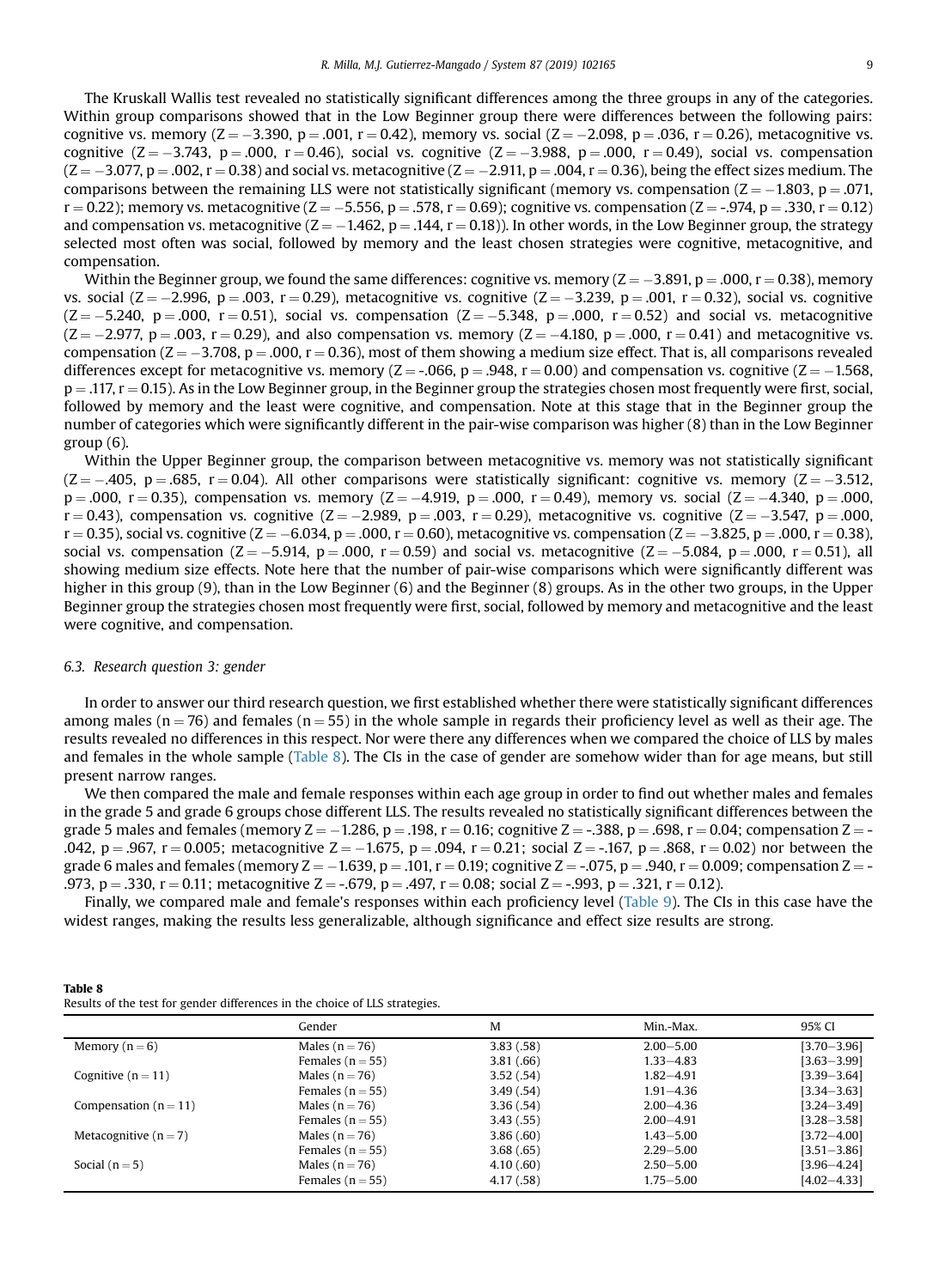#### <span id="page-9-0"></span>Table 9

Results for strategy preference by males and females in the different proficiency levels.

|                           | Proficiency                  | Gender             | M          | Min.-Max.     | 95% CI          |
|---------------------------|------------------------------|--------------------|------------|---------------|-----------------|
| Memory $(n=6)$            | Low Beginners $(n = 31)$     | Males $(n = 18)$   | 4.00(0.73) | $2.00 - 4.83$ | $[3.62 - 4.38]$ |
|                           |                              | Females $(n = 13)$ | 3.54(0.53) | $2.50 - 4.50$ | $[3.23 - 3.85]$ |
|                           | Beginners ( $n = 51$ )       | Males $(n = 17)$   | 3.75(.52)  | $2.67 - 5.00$ | $[3.57 - 3.66]$ |
|                           |                              | Females $(n = 34)$ | 4.02(.45)  | $3.17 - 4.83$ | $[3.79 - 4.26]$ |
|                           | Upper Beginners ( $n = 49$ ) | Males $(n = 24)$   | 3.82(.54)  | $2.67 - 4.83$ | $[3.59 - 4.05]$ |
|                           |                              | Females $(n = 25)$ | 3.82(.81)  | $1.33 - 4.83$ | $[3.48 - 4.16]$ |
| Cognitive ( $n = 11$ )    | Low Beginners ( $n = 31$ )   | Males $(n = 18)$   | 3.56(.57)  | $1.82 - 4.27$ | $[3.26 - 3.85]$ |
|                           |                              | Females $(n = 13)$ | 3.10(.54)  | $1.91 - 3.64$ | $[2.79 - 3.42]$ |
|                           | Beginners ( $n = 51$ )       | Males $(n = 17)$   | 3.47(.56)  | $2.27 - 4.91$ | $[3.27 - 3.66]$ |
|                           |                              | Females $(n = 34)$ | 3.77(0.39) | $2.82 - 4.36$ | $[3.56 - 3.97]$ |
|                           | Upper Beginners ( $n = 49$ ) | Males $(n = 24)$   | 3.56(.50)  | $2.55 - 4.30$ | $[3.35 - 3.77]$ |
|                           |                              | Females $(n = 25)$ | 3.51(.50)  | $2.09 - 4.36$ | $[3.30 - 3.72]$ |
| Compensation ( $n = 11$ ) | Low Beginners ( $n = 31$ )   | Males $(n = 18)$   | 3.54(.59)  | $2.64 - 4.36$ | $[3.23 - 3.84]$ |
|                           |                              | Females $(n = 13)$ | 3.47(.60)  | $2.00 - 4.27$ | $[3.12 - 3.82]$ |
|                           | Beginners ( $n = 51$ )       | Males $(n = 17)$   | 3.35(.50)  | $2.27 - 4.27$ | $[3.18 - 3.53]$ |
|                           |                              | Females $(n = 34)$ | 3.62(.56)  | $2.82 - 4.91$ | $[3.33 - 3.90]$ |
|                           | Upper Beginners ( $n = 49$ ) | Males $(n = 24)$   | 3.26(.55)  | $2.00 - 4.18$ | $[3.03 - 3.49]$ |
|                           |                              | Females $(n = 25)$ | 3.28(.49)  | $2.27 - 3.91$ | $[3.07 - 3.49]$ |
| Metacognitive $(n = 7)$   | Low Beginners ( $n = 31$ )   | Males $(n = 18)$   | 4.05(.67)  | $2.00 - 4.86$ | $[3.70 - 4.39]$ |
|                           |                              | Females $(n = 13)$ | 3.36(.68)  | $2.29 - 4.29$ | $[2.96 - 3.75]$ |
|                           | Beginners ( $n = 51$ )       | Males $(n = 17)$   | 3.82(.42)  | $3.14 - 4.17$ | $[3.67 - 3.97]$ |
|                           |                              | Females $(n = 34)$ | 3.84(.67)  | $2.57 - 5.00$ | $[3.49 - 4.18]$ |
|                           | Upper Beginners ( $n = 49$ ) | Males $(n = 24)$   | 3.79(0.73) | $1.43 - 5.00$ | $[3.49 - 4.09]$ |
|                           |                              | Females $(n = 25)$ | 3.76(.57)  | $2.43 - 4.86$ | $[3.52 - 4.00]$ |
| Social $(n=5)$            | Low Beginners ( $n = 31$ )   | Males $(n = 18)$   | 4.25(.68)  | $2.50 - 5.00$ | $[3.89 - 4.60]$ |
|                           |                              | Females $(n = 13)$ | 3.78(.74)  | $1.75 - 4.60$ | $[3.35 - 4.21]$ |
|                           | Beginners ( $n = 51$ )       | Males $(n = 17)$   | 3.91(.53)  | $2.80 - 5.00$ | $[3.72 - 4.10]$ |
|                           |                              | Females $(n = 34)$ | 4.33(.31)  | $3.80 - 5.00$ | $[4.17 - 4.49]$ |
|                           | Upper Beginners ( $n = 49$ ) | Males $(n = 24)$   | 4.25(.60)  | $3.00 - 5.00$ | $[4.00 - 4.50]$ |
|                           |                              | Females $(n = 25)$ | 4.30(.53)  | $3.20 - 5.00$ | $[4.07 - 4.52]$ |

The results showed significant differences between males and females in the Low Beginner group for the categories memory (Z =  $-2.175$ , p =  $.029$ , r = 0.20), cognitive (Z =  $-2.207$ , p =  $.026$ , r = 0.39), metacognitive (Z =  $-2.649$ , p =  $.007$  $r$  = 0.47) and social (Z =  $-2.167$ , p  $=$  .032, r  $=$  0.38), with males showing a higher frequency of reported use of these categories with a medium size effect. No differences were found for compensation ( $Z = -0.08$ ,  $p = .953$ ,  $r = 0.01$ ). Regarding the Beginner group, there were also significant differences in the strategy preference in two of the five categories: cognitive  $(Z = -2.082,$  $p = .037$ ,  $r = 0.29$ ) and social ( $Z = -2.781$ ,  $p = .05$ ,  $r = 0.38$ ), also favouring males who showed a higher preference for these categories. The remaining strategies were preferred equally by males and females: memory ( $Z = -1.854$ ,  $p = .064$ ,  $r = 0.25$ ), compensation (Z =  $-1.193$ , p = .233, r = 0.16) and metacognitive (Z = -.241, p = .810, r = 0.03). Finally, in the Upper Beginner group, no differences were found in any of the five categories: memory ( $Z = -.462$ ,  $p = .644$ ,  $r = 0.06$ ), cognitive ( $Z = -.431$ ,  $p = .666$ ,  $r = 0.06$ ), compensation (Z = -.060, p = .-52, r = 0.00), metacognitive (Z = -.432, p = .666, r = 0.06) and social (Z = -.161,  $p = .872$ ,  $r = 0.02$ ).

### 7. Discussion

The aim of this study was to investigate LLS choice among Basque/Spanish bilingual primary school children in a CLIL context, an understudied population, and establish whether age, proficiency and gender affect their choice in a LLS questionnaire. The participants were two intact classes in their 5th  $(10-11$  year olds) and 6th  $(11-12$  year olds) year in primary school. The results showed that taken together, the upper-primary school children chose the whole range of LLS with high frequency (above 3.39 out of 5 for all categories) and that the learners' most frequently chosen LLS was social, followed by memory and metacognitive LLS, and the least frequently chosen (but still with high frequency) were cognitive and compensation strategies. These choices do not coincide with the results in [Lan and Oxford \(2003\)](#page-12-0) where social strategies and memory strategies were the least frequently chosen strategies nor with [Psaltou-Joycey et al. \(2014\)](#page-12-0) where social strategies were chosen, with a medium frequency, in the third position out of the six investigated, and memory was the least chosen LLS. These differences could be due first to the different contexts in which these studies took place. The child learners in the present study are different from [Lan and Oxford's \(2003\)](#page-12-0) and [Psaltou-Joycey et al.](#page-12-0)'s (2014) two studies in that in the present study (1) the learners are all experienced language learners for whom English is the third language they are acquiring and (2) they are immersed in a CLIL context, contrary to the FLA settings of the former two studies. In the African context, [Magogwe](#page-12-0) [and Oliver \(2007\)](#page-12-0) also reported a high use of social and metacognitive strategies but only for the most (teacher-established) proficient learners. The finding that Basque/Spanish bilingual learners of L3 English prefer to use social strategies may be influenced by their language learning experience. Note that many of them have learned their second language (Basque) at school and are therefore used to asking teacher and peers to repeat things they do not understand more slowly, asking for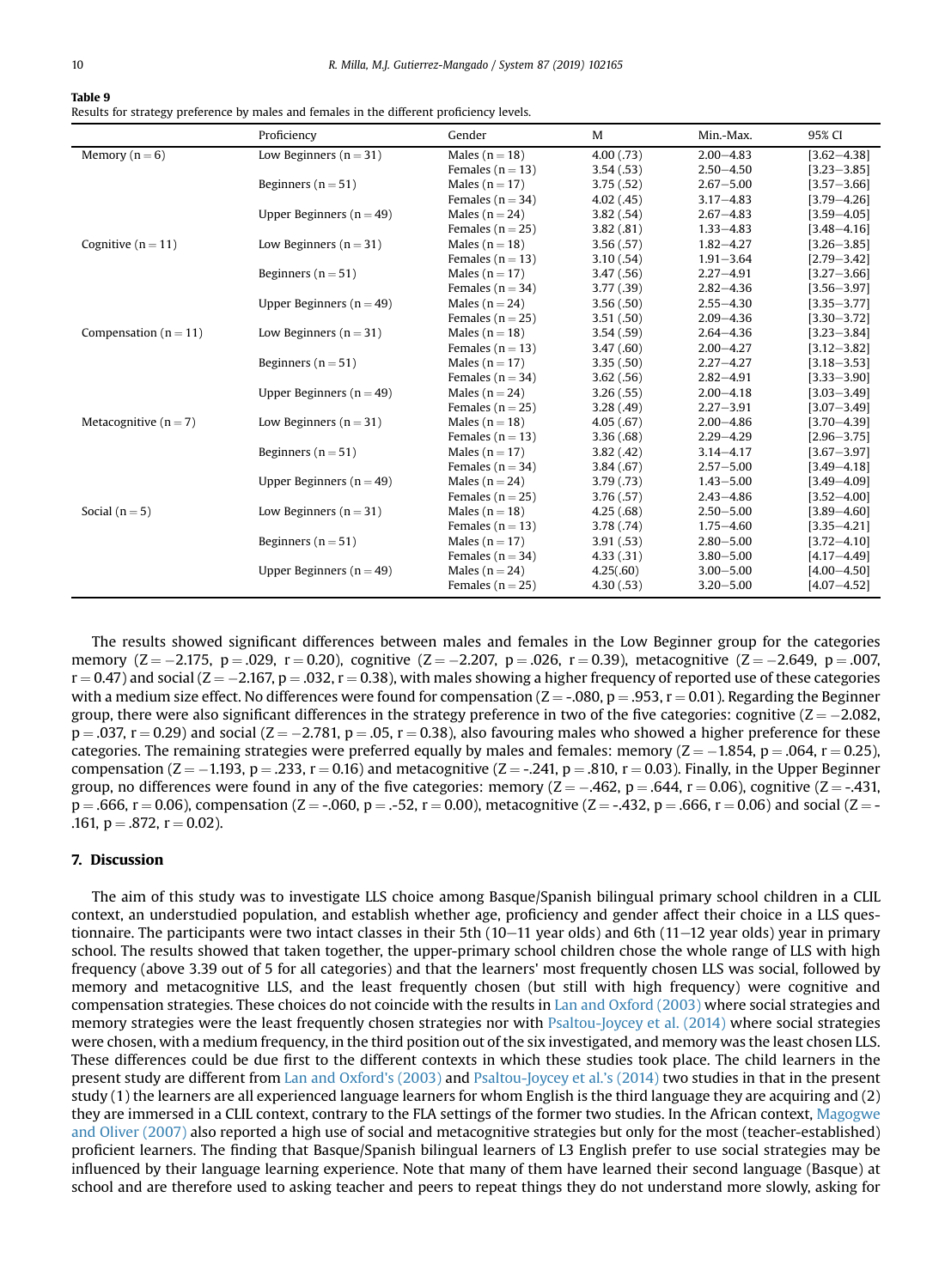help, practicing the language and being corrected when they say something incorrectly in the target language. Given this experience, it may be only natural for them to resort to social strategies more frequently than monolingual learners without any prior language learning experience, also suggested by [Wharton's \(2000\)](#page-12-0) research with adult bilinguals learning an L3. Additionally, being immersed in a CLIL context, these learners may often (perhaps more often than in traditional FLA settings) find themselves in situations where they need to ask their teacher and/or peers for help given that it is necessary for them not only to learn new words in the foreign language but also to integrate that knowledge in the content they are learning through English. Therefore, they may perceive more acutely the importance of seeking help in order to overcome the difficulties they may experience in learning the foreign language. Interestingly, this same set of learners was also reported to make a high use of appeals for assistance ([Martínez-Adri](#page-12-0)án, Gallardo-del-Puerto, & [Basterrechea, 2017](#page-12-0)), which may be a characteristic of younger leaners in CLIL contexts.

With respect to age, our results for RQ1 showed no differences in the choice of LLS between grade 5 and grade 6 children in 4 out of the 5 LLS categories tested. In both groups, the most frequently chosen LLS was social, followed by memory and metacognitive and the least frequent LLS were cognitive and compensation. The only difference was that grade 5 learners chose memory more often than the grade 6 learners. This difference was unexpected given the small grade difference between the two groups and the fact that the school's pedagogical practices did not focus strongly on memorizing information. However, Psaltou-Joycey et al.  $(2014)$  found that the younger learners in their study  $(9-10$  year olds) reported using most strategies, including memory, more frequently than the older learners  $(11-12)$ , a finding that was also reported by [Psaltou-](#page-12-0)[Joycey and Sougari \(2010\)](#page-12-0) when they compared junior secondary to primary school learners. The finding that the only LLS which was chosen differently by the younger and older learners in the present study was memory is in line with previous research which has shown that memorization is typically found in lower proficiency and less experienced learners [\(Oxford,](#page-12-0) [1990](#page-12-0); [Saks](#page-12-0) & [Leijen, 2018](#page-12-0)) and may be an indication of the transition from the choice of less cognitively complex LLS. It may be the case that as memory improves through adolescence (Gómez-Pérez & [Ostrosky-Solís, 2006](#page-11-0)), older learners in preadolescence may need to rely less on memory strategies than younger learners. This finding might suggest that a difference of one school year in the middle childhood-early adolescent border is important enough to reflect the cognitive development associated with age. Interestingly, the finding that older learners report memory less frequently than younger learners seems to be related to their age, and not their proficiency, since, as discussed below, no differences in the choice of LLS emerged when the participants' proficiency was considered. The result that younger children chose memory more often than older children reinforces the need to carry out fine-grained studies since the effect of age may have a different impact on child and adult populations when it comes to the choice of LLS: a difference of one year in adulthood may not have the same impact as in childhood, where cognitive development is still underway.

With respect to RQ2, namely whether proficiency affected the children's choice of LLS, the results showed that it did not. Although the statistical analyses revealed no differences when taken together, two by two comparisons revealed that there were differences in the choice of the categories within each of the proficiency groups. In the Low Beginner group out of the 10 pair-wise comparisons 6 were statistically significant, this number rising to 8 in the Beginner group and to 9 in the Upper Beginner group. In other words, the lower the proficiency the smaller was the use of clearly distinct LLS, even in the case where proficiency differences are small (all learners were beginners in the present study). This result might indicate a tendency to use more strategies distinctly to a higher degree as proficiency increases, in contrast to lower proficiency learners who seem to show smaller differences among their choice of LLS. Therefore, we can see a tendency to consolidate the preference for certain strategies in higher level learners, since there are statistically significant differences between almost all their choices when compared to lower proficiency learners. Nevertheless, the fact that no differences emerged when we compared the three proficiency groups does not support findings where higher proficient learners have been reported to use more strategies with a greater frequency than lower proficiency groups. However, we need to highlight that the differences in proficiency within our child learners might not be so high as to give rise to differences in the choice of LLS and we cannot discard the possibility that bigger differences in proficiency might indeed trigger differences in the reported choice and frequency of use of different LLS among higher and lower proficiency child learners.

Finally, with respect to RQ3, namely, whether gender affects the choice of LLS, we found no significant differences between males and females when the LLS choices of the whole sample were considered. With respect to gender and age, when looking at the LLS choice by females and males by age group, the results revealed no significant differences between younger male and female learners or older females and males. Interestingly, however, when we analysed gender effects in the different proficiency groups, the results showed statistically significant differences. Proficiency level seems to interact with gender when it comes to choosing LLS: males and females differed in their choice of LLS in the lowest proficiency levels, Low Beginner and Beginner, while these differences vanish in the Upper Beginner level. More specifically, males in the Low Beginner group reported using memory, social, cognitive and metacognitive more frequently than females whereas in the Beginner group males reported using cognitive and social more often than females. It seems that males report more LLS use and of a wider range than females the less proficient they are, but these differences disappear as proficiency increases. Therefore, gender ceases to be an influential factor in the choice of LLS with LLS choice becoming identical at upper beginner levels. This finding contrasts with previous studies ([Bo](#page-11-0)[zinovi](#page-11-0)c & [Sindik, 2011;](#page-11-0) [Dongyue, 2004;](#page-11-0) [Goh](#page-11-0) & [Poh Foong, 1997;](#page-11-0) [Oxford](#page-12-0) & [Ehrman, 1995](#page-12-0); [Peacock](#page-12-0) & [Ho, 2003;](#page-12-0) [Phakiti, 2003](#page-12-0); [Salahshour et al., 2013\)](#page-12-0), where females were found to report and use a higher number and range of LLS. The difference might be caused by the age variation, since the participants in most of these studies are high school or college students, ages where gender differences might be more evident than at 10 or 12 years old. Additionally, the teaching context might also have influenced this result since CLIL instruction has been reported to minimize gender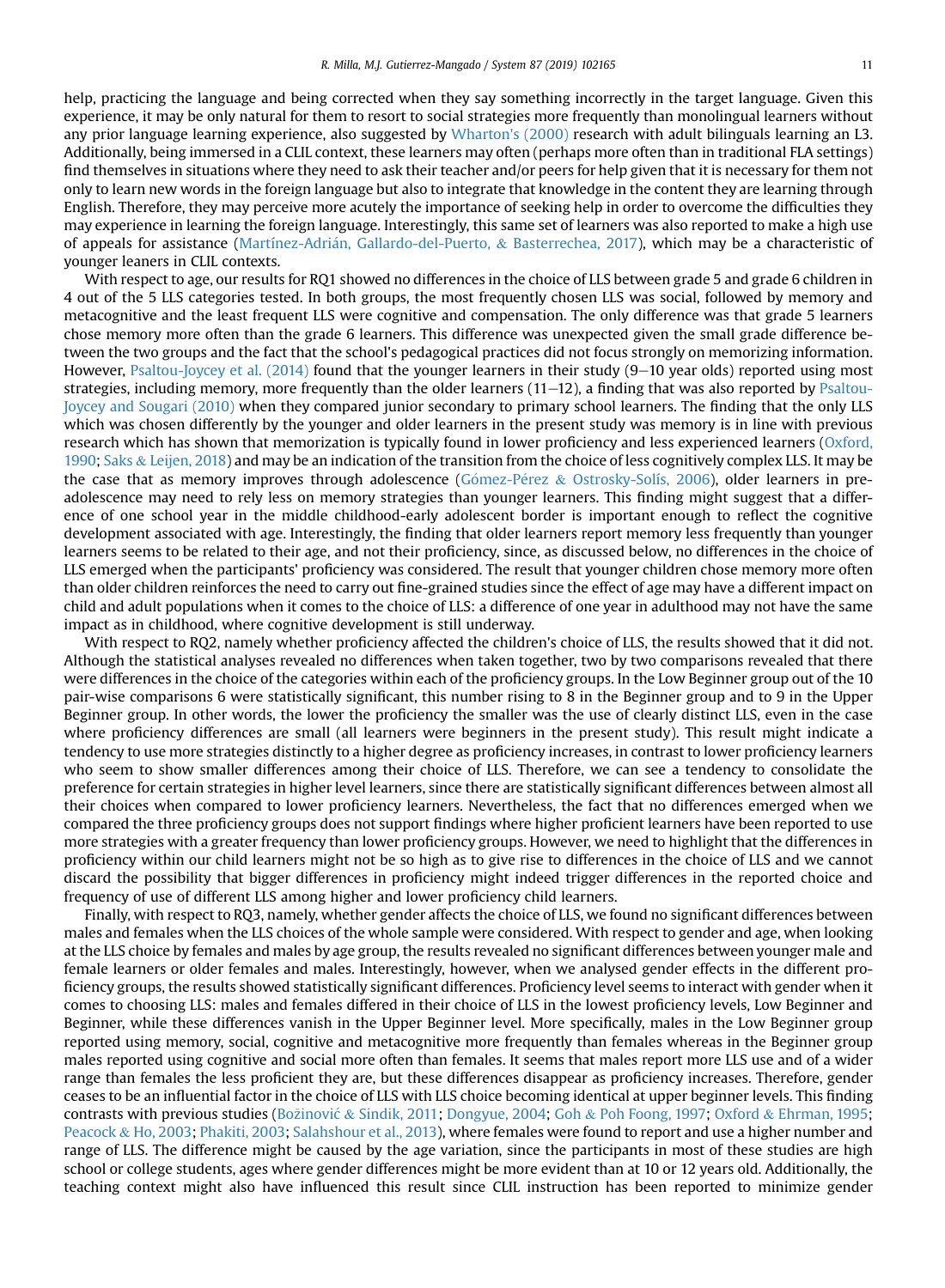<span id="page-11-0"></span>differences in some cases (Fernández Fontecha & Canga Alonso, 2014; Heras & Lasagabaster, 2015). To the best of our knowledge, there are no other studies that have looked into the interaction of gender with proficiency in child learners. Further research would be desirable in order to confirm that these results are maintained in other contexts. The small size of the groups, particularly when the groups are separated by gender, has to be acknowledged as a limitation, and the findings have to be interpreted with caution. Further research should consider larger groups and richer data to confirm the results revealed in this study.

#### Funding

This work was supported by the Spanish Ministry of Economy and Competitiveness (MINECO FFI2012-32212 and FFI2016- 74950-P) the Basque Government (Established Research Group, IT904-16) and the University of the Basque Country (UPV/ EHU) (UFI 11/06).

#### Acknowledgements

We would like to thank the participant learners and teachers of the school for allowing us collecting the data. Part of the information in this paper was presented at AESLA conference (Alicante-Spain, 2016) as well as at the 10th International Conference of Multilingualism and Multilingual Education (Vienna-Austria, 2016) and we would like to show our gratitude to the Organizing Committees of these conferences.

#### Appendix A. Supplementary data

Supplementary data to this article can be found online at <https://doi.org/10.1016/j.system.2019.102165>.

#### References

[Ardasheva, Y., & Tretter, T. R. \(2013\). Strategy inventory for Language learning](http://refhub.elsevier.com/S0346-251X(19)30286-6/sref1) - [ELL student form: Testing for factorial validity.](http://refhub.elsevier.com/S0346-251X(19)30286-6/sref1) The Modern Language Journal,  $97(2)$ ,  $474-489$ .

[Atar, C. \(2018\). The effects of learning a second language on the](http://refhub.elsevier.com/S0346-251X(19)30286-6/sref2) first: The case of increased metalinguistic awareness. Journal of Language and Linguistic [Studies, 14](http://refhub.elsevier.com/S0346-251X(19)30286-6/sref2)(2), 242-[260.](http://refhub.elsevier.com/S0346-251X(19)30286-6/sref2)

[Bo](http://refhub.elsevier.com/S0346-251X(19)30286-6/sref3)žinović, N., & Sindik, J. (2011). Gender differences in the use of learning strategies in adult foreign language learners. Metodicki Obzori, 11(1), 5–20, 6. Cambridge English, (n.d.. Cambridge English: Flyers (YLE Flyers). Cambridge: Cambridge English language assessment. Available at: [http://www.](http://www.cambridgeenglish.org/exams/young-learners-english/flyers) [cambridgeenglish.org/exams/young-learners-english/](http://www.cambridgeenglish.org/exams/young-learners-english/flyers)flyers accessed December 2018.

[Castillo, M. C., & Cordova, K. E. G. \(2014\). language Learning strategies and academic success: A Mexican perspective.](http://refhub.elsevier.com/S0346-251X(19)30286-6/sref5) Universitas Psychologica, 13(2), [703](http://refhub.elsevier.com/S0346-251X(19)30286-6/sref5)-[713.](http://refhub.elsevier.com/S0346-251X(19)30286-6/sref5)

Cenoz, J. (2003). The influence of age on the acquisition of English: General profi[ciency, attitudes and code mixing. In M. P. García Mayo, & M. L. García](http://refhub.elsevier.com/S0346-251X(19)30286-6/sref6) Lecumberri (Eds.), [Age and the Acquisition of English as a foreign language: Theoretical Issues and](http://refhub.elsevier.com/S0346-251X(19)30286-6/sref6) field work, 77-[93. Clevedon: Multilingual matters](http://refhub.elsevier.com/S0346-251X(19)30286-6/sref6).

Cenoz, J. (2013). The infl[uence of bilingualism on third language acquisition: Focus on multilingualism.](http://refhub.elsevier.com/S0346-251X(19)30286-6/sref7) Language Teaching, 46, 71–[86](http://refhub.elsevier.com/S0346-251X(19)30286-6/sref7).

Chamot, A. U., & Harris, V. (Eds.). (2019). [Learning strategy instruction in the language classroom: Issues and implementation](http://refhub.elsevier.com/S0346-251X(19)30286-6/sref8). Bristol, England: Multilingual **[Matters](http://refhub.elsevier.com/S0346-251X(19)30286-6/sref8)** 

[Dalton-Puffer, C., & Smit, U. \(2013\). Content and language integrated learning: A research agenda.](http://refhub.elsevier.com/S0346-251X(19)30286-6/sref9) Language Teaching, 46, 545-[559.](http://refhub.elsevier.com/S0346-251X(19)30286-6/sref9)

Dongyue, L. (2004). EFL profi[ciency, gender and language learning strategy use among a group of Chinese technological institute English majors.](http://refhub.elsevier.com/S0346-251X(19)30286-6/sref10) Arecls E-[Journal, 1](http://refhub.elsevier.com/S0346-251X(19)30286-6/sref10)(A5).

European Commission Special Eurobarometer: Europeans and their languages. (2006). Retrieved July 12, 2029 from [https://ec.europa.eu/commfrontof](https://ec.europa.eu/commfrontoffice/publicopinion/archives/ebs/ebs_243_en.pdf)fice/ [publicopinion/archives/ebs/ebs\\_243\\_en.pdf.](https://ec.europa.eu/commfrontoffice/publicopinion/archives/ebs/ebs_243_en.pdf)

[Fern](http://refhub.elsevier.com/S0346-251X(19)30286-6/sref13)á[ndez Fontecha, A., & Canga Alonso, A. \(2014\). A preliminary study on motivation and gender in CLIL and non-CLIL types of instruction.](http://refhub.elsevier.com/S0346-251X(19)30286-6/sref13) International Journal of English Studies,  $14(1)$ ,  $21-36$ .

[Gavrilidou, Z., & Papanis, A. \(2009\). The effect of strategy instruction on strategy use by Muslin pupils learning English as a foreign language.](http://refhub.elsevier.com/S0346-251X(19)30286-6/sref76) Journal of [Applied Linguistics, 25](http://refhub.elsevier.com/S0346-251X(19)30286-6/sref76), 47-[63.](http://refhub.elsevier.com/S0346-251X(19)30286-6/sref76)

[Goh, C., & Poh Foong, K. \(1997\). Chinese ESL students' learning strategies: A look at frequency, pro](http://refhub.elsevier.com/S0346-251X(19)30286-6/sref14)ficiency and gender. Hong Kong Journal of Applied Lin[guistics, 2](http://refhub.elsevier.com/S0346-251X(19)30286-6/sref14)(1), 39-[53](http://refhub.elsevier.com/S0346-251X(19)30286-6/sref14).

Gómez-Pérez, E., & Ostrosky-Solís, F. (2006). Attention and memory evaluation across the life span: Heterogeneous effects of age and education. Journal of [Clinical and Experimental Neuropsychology, 28](http://refhub.elsevier.com/S0346-251X(19)30286-6/sref15), 477-[494](http://refhub.elsevier.com/S0346-251X(19)30286-6/sref15).

[Green, J. M., & Oxford, R. \(1995\). A closer look at learning strategies, L2 pro](http://refhub.elsevier.com/S0346-251X(19)30286-6/sref16)ficiency, and gender. Tesol Quarterly, 29, 261-[297.](http://refhub.elsevier.com/S0346-251X(19)30286-6/sref16)

[Grenfell, M., & Harris, V. \(2015\). Learning a third language: What learner strategies do bilingual students bring?](http://refhub.elsevier.com/S0346-251X(19)30286-6/sref17) Journal of Curriculum Studies, 47(4), [553](http://refhub.elsevier.com/S0346-251X(19)30286-6/sref17)-[576](http://refhub.elsevier.com/S0346-251X(19)30286-6/sref17)

Griffi[ths, C. \(2003\). Patterns of language learning strategy use.](http://refhub.elsevier.com/S0346-251X(19)30286-6/sref18) System, 3, 367-[383.](http://refhub.elsevier.com/S0346-251X(19)30286-6/sref18)

Griffiths, C. (2013). [The strategy factor in successful language learning](http://refhub.elsevier.com/S0346-251X(19)30286-6/sref19). Bristol, UK: Multilingual Matters.

Griffi[ths, C., & Cansiz, G. \(2015\). language Learning strategies: A holistic view.](http://refhub.elsevier.com/S0346-251X(19)30286-6/sref20) Studies in Second Language Learning and Teaching, 5(3), 473-[493.](http://refhub.elsevier.com/S0346-251X(19)30286-6/sref20)

Griffiths, C., & Oxford, R. (2014). Twenty-fi[rst century landscape of language learning strategies.](http://refhub.elsevier.com/S0346-251X(19)30286-6/sref21) System, 43, 1–[10.](http://refhub.elsevier.com/S0346-251X(19)30286-6/sref21)

Gunning, P. (1997). [The learning strategies of beginning ESL learners at primary level](http://refhub.elsevier.com/S0346-251X(19)30286-6/sref77). Master's thesis. Montreal, Canada: Concordia University.

[Gunning, P., & Turner, C. \(2018\). The development of strategy assessment methods and tools for young language learners in classroom contexts. In Oxford](http://refhub.elsevier.com/S0346-251X(19)30286-6/sref22) and Amerstorfer (Ed.), [language learning strategies and individual learner characteristics: Situating strategy use](http://refhub.elsevier.com/S0346-251X(19)30286-6/sref22) (pp. 261-[287\). London: Blommsbury.](http://refhub.elsevier.com/S0346-251X(19)30286-6/sref22) Harmers, J., & Blanc, M. (2000). Bilinguality and bilingualism[. Cambridge: Cambridge University Press.](http://refhub.elsevier.com/S0346-251X(19)30286-6/sref23)

[Heras, A., & Lasagabaster, D. \(2015\). The impact of CLIL on affective factors and vocabulary learning.](http://refhub.elsevier.com/S0346-251X(19)30286-6/sref24) Language Teaching Research, 19(1), 70–[88](http://refhub.elsevier.com/S0346-251X(19)30286-6/sref24).

[Hong-Nam, K., & Leavell, A. G. \(2006\). Language learning strategy use of ESL students in an intensive English learning context.](http://refhub.elsevier.com/S0346-251X(19)30286-6/sref25) System, 34, 399-[415.](http://refhub.elsevier.com/S0346-251X(19)30286-6/sref25)

[Huang, K. J. \(2018\). On bilinguals' development of metalinguistic awareness and its transfer to L3 learning: The role of language characteristics.](http://refhub.elsevier.com/S0346-251X(19)30286-6/sref26) International Journal of Bilingualism,  $22(3)$ , 330-[349.](http://refhub.elsevier.com/S0346-251X(19)30286-6/sref26)

[Jamieson, S. \(2004\). Likert scales: How to \(ab\)use them.](http://refhub.elsevier.com/S0346-251X(19)30286-6/sref27) Medical Education, 38, 1212-[1218.](http://refhub.elsevier.com/S0346-251X(19)30286-6/sref27)

Kazamia, V. (2003). [Language learning strategies of Greek adult learners of English](http://refhub.elsevier.com/S0346-251X(19)30286-6/sref28). UK: Unpublished doctoral thesis, University of Leeds.